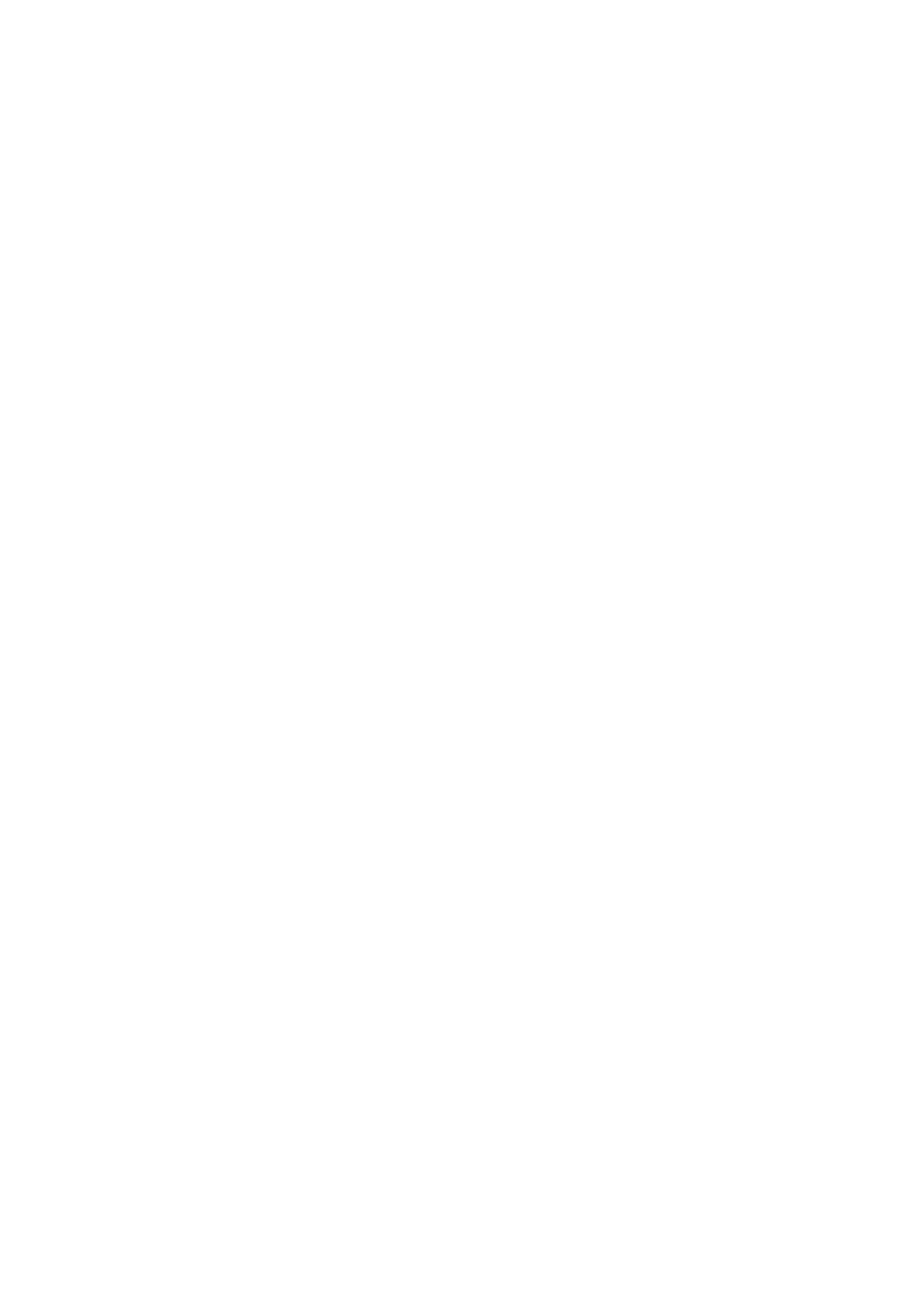# Information Infrastructure(s): Boundaries, Ecologies, Multiplicity

Edited by

# Alessandro Mongili and Giuseppina Pellegrino

Foreword by Geoffrey C. Bowker

# **CAMBRIDGE SCHOLARS** PUBLISHING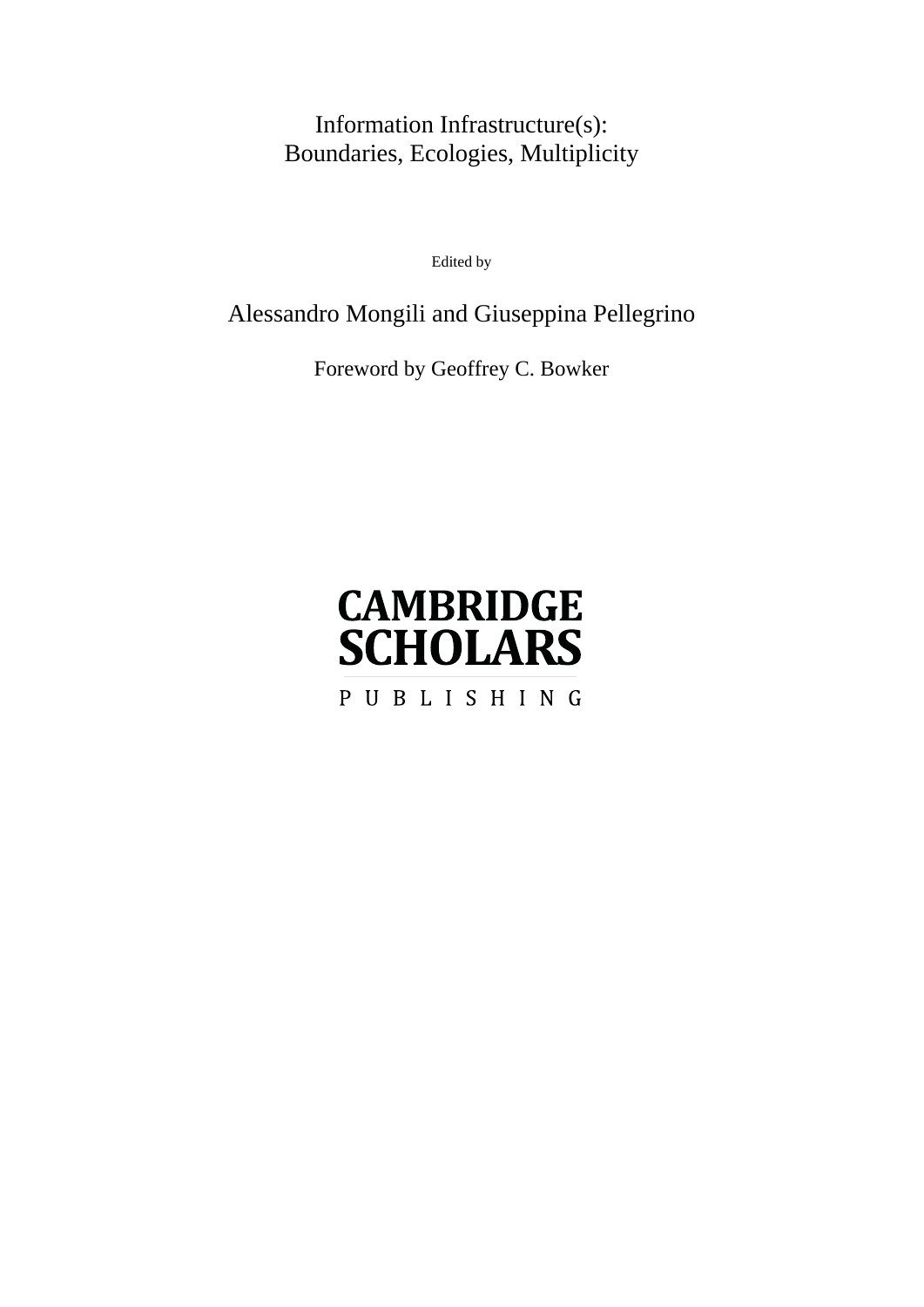Information Infrastructure(s): Boundaries, Ecologies, Multiplicity, Edited by Alessandro Mongili and Giuseppina Pellegrino

This book first published 2014

Cambridge Scholars Publishing

12 Back Chapman Street, Newcastle upon Tyne, NE6 2XX, UK

British Library Cataloguing in Publication Data A catalogue record for this book is available from the British Library

Copyright © 2014 by Alessandro Mongili, Giuseppina Pellegrino and contributors

All rights for this book reserved. No part of this book may be reproduced, stored in a retrieval system, or transmitted, in any form or by any means, electronic, mechanical, photocopying, recording or otherwise, without the prior permission of the copyright owner.

ISBN (10): 1-4438-6655-5, ISBN (13): 978-1-4438-6655-2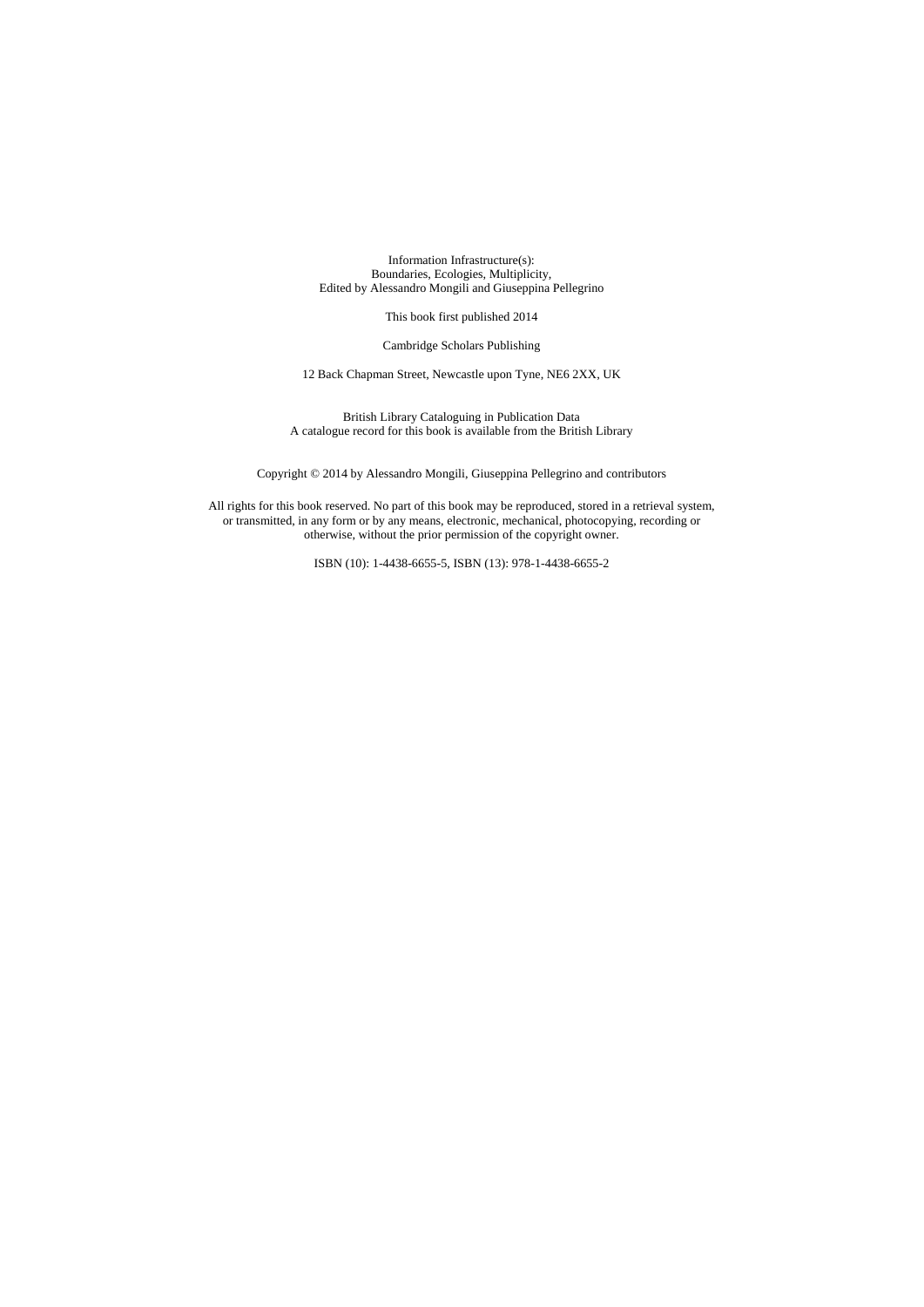*In memory of Leigh Star*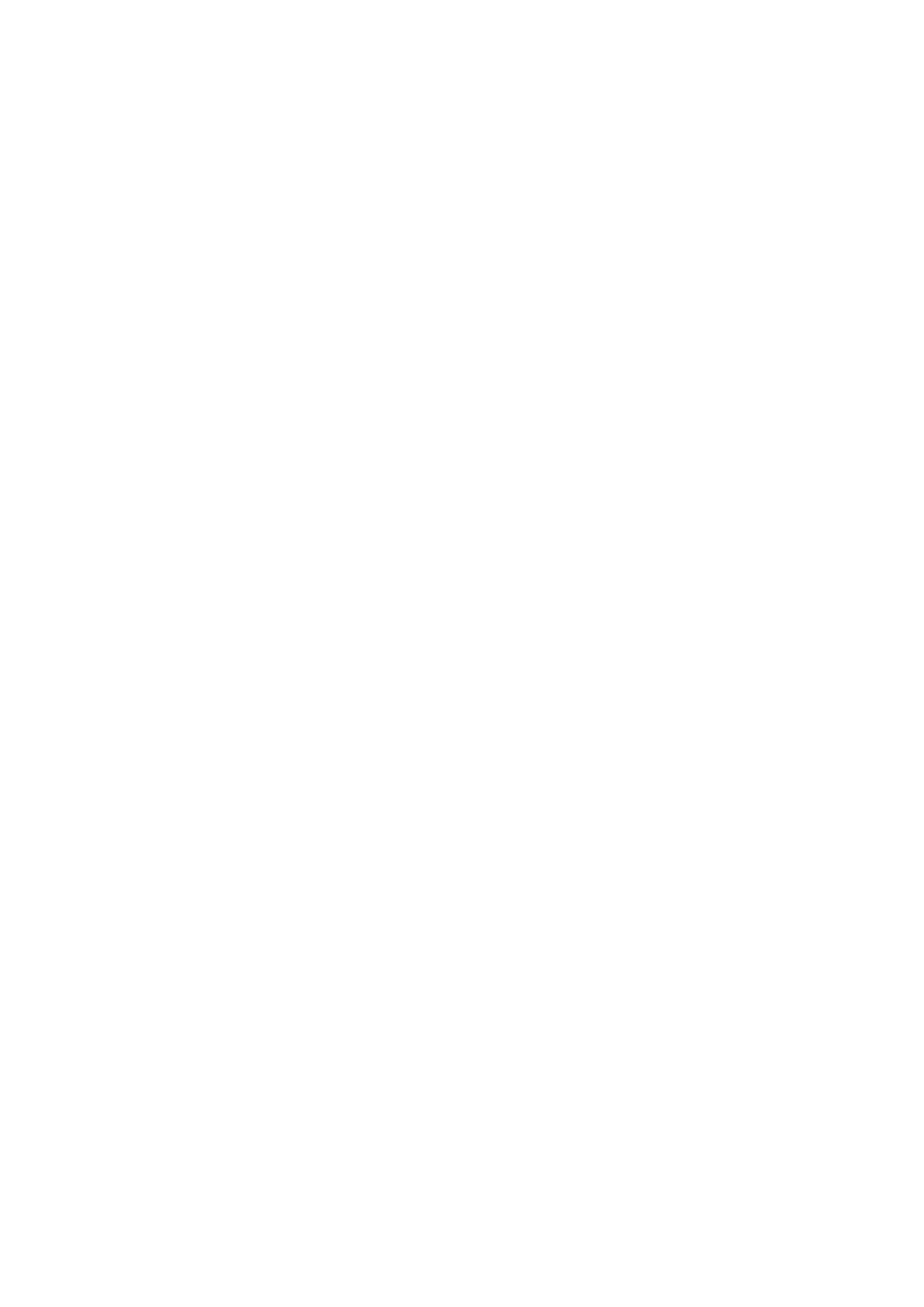# TABLE OF CONTENTS

| The Infrastructural Imagination<br>Geoffrey C. Bowker                                                                                    |
|------------------------------------------------------------------------------------------------------------------------------------------|
|                                                                                                                                          |
| The Boundaries of Information Infrastructures: An Introduction xviii<br>Alessandro Mongili and Giuseppina Pellegrino                     |
| I. Designing and Articulating Information Infrastructures                                                                                |
| Designers as Users: Blurring Positions and Theories in Creative Practices<br>Alessandro Mongili                                          |
| Contingency in Infrastructures: Vulnerability, Ductility, Resilience<br>Giuseppina Pellegrino                                            |
| Infrastructure Innovation in Health Care: The Example of Automatic<br>Drug Dispensing in Germany<br>Stefan Klein and Stefan Schellhammer |
| <b>II. Information Infrastructures as Ecological Tools</b>                                                                               |
| The Design Knowledge Multiple: Deconstructing Balance in an Open<br>Source Video Game Infrastructure<br>Giacomo Poderi                   |
| The Laboratory Kit between Infrastructure and Boundary Object<br>Federico Neresini and Assunta Viteritti                                 |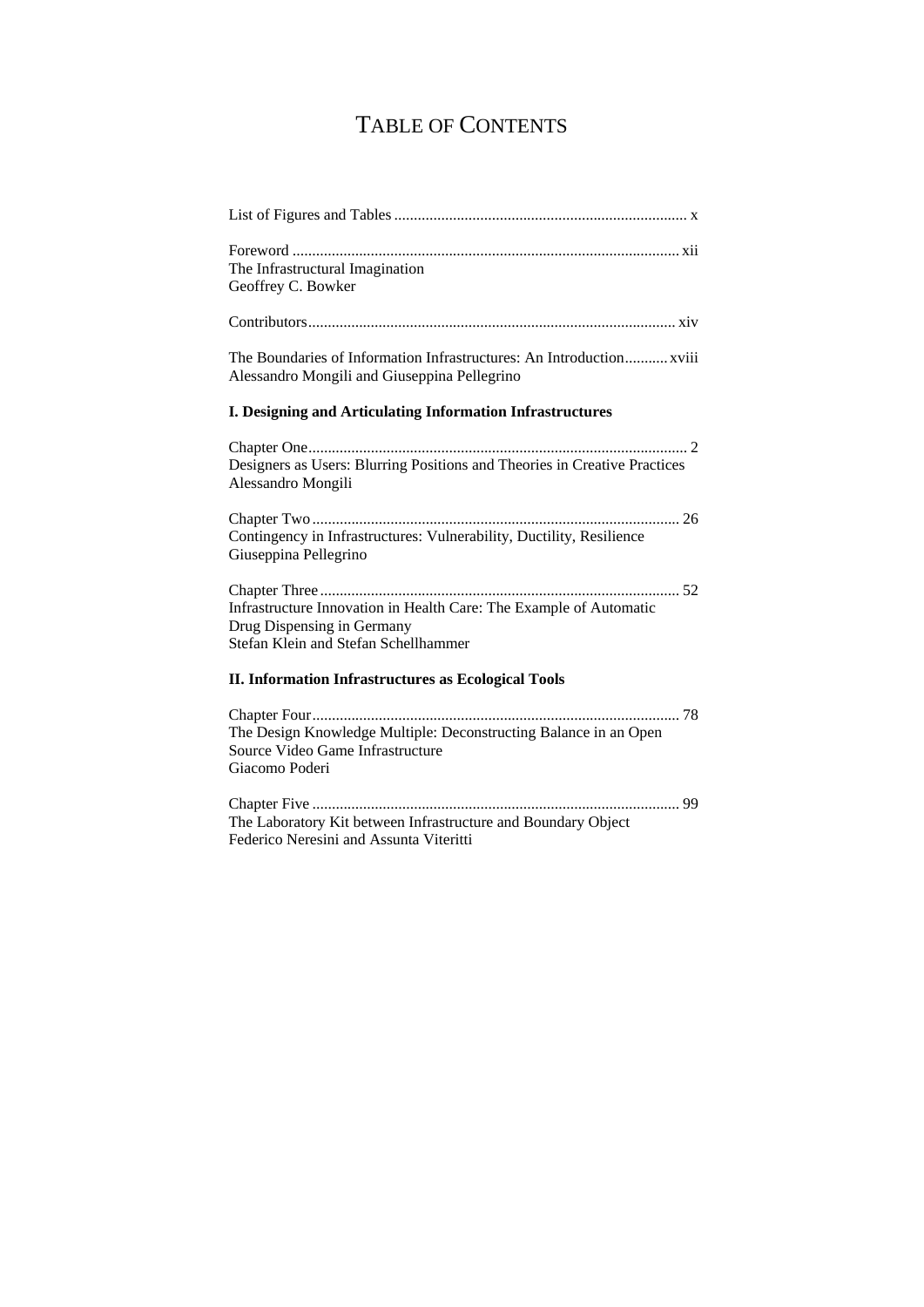viii Table of Contents

| Give Us a Protocol and We Will Rise a Lab: The Shaping<br>of Infra-Structuring Objects<br>Stefano Crabu                       |
|-------------------------------------------------------------------------------------------------------------------------------|
| <b>III. Users, Information Infrastructures and Mobilities</b>                                                                 |
| Parasite Users? The Volunteer Mapping of Cycling Infrastructures<br>Jérôme Denis and David Pontille                           |
| Digital Texts: Reading and Writing Practices at the Digital Turning Point<br>Gian Paolo Lazzer and Paolo Giardullo            |
| "Dispositives" of Flexible Mobility for Travelling Humans<br>and Technologies<br>Oana Mitrea                                  |
| Between Standard and Situated Uses: Configuring the User in a Technical<br>Call Centre<br>Simona Isabella                     |
| IV. On Boundary Objects, and On Multiplicity                                                                                  |
| Organizations as Boundary Objects: Organizing Business<br>between Research and the Market<br><b>Francesco Miele</b>           |
| Influence and Multiplicity of Risk Thresholds in Preventative Medicine:<br>The Case of Advanced Maternal Age<br>Mauro Turrini |

| <b>From Science Parks to Infrastructures</b> |  |
|----------------------------------------------|--|
| Michela Cozza                                |  |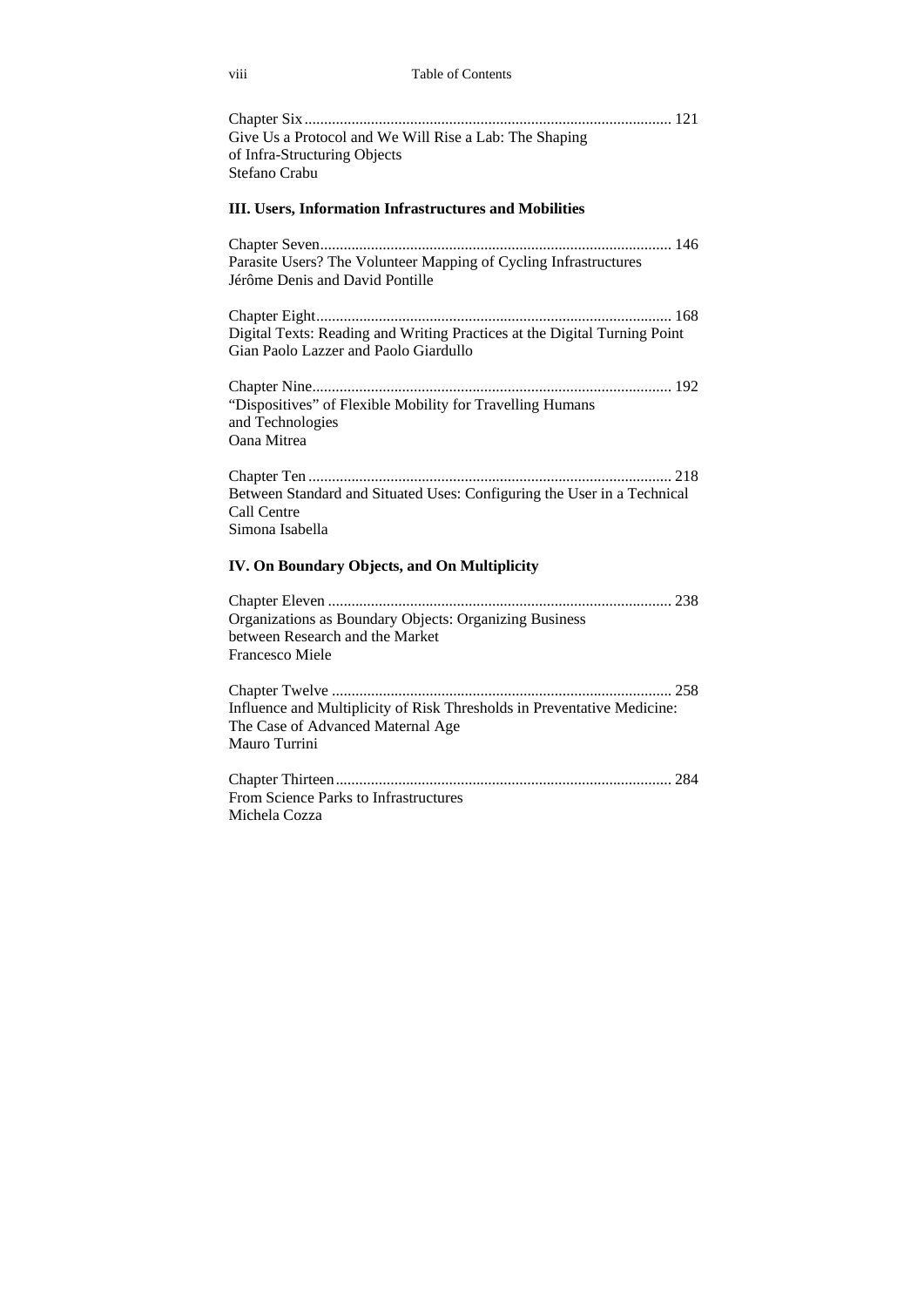| Information Infrastructure(s): Boundaries, Ecologies, Multiplicity | ix  |
|--------------------------------------------------------------------|-----|
|                                                                    |     |
| Convergence: History, Meanings and Implications for the Design     |     |
| of Community Interactions                                          |     |
| Giuseppe Lugano                                                    |     |
|                                                                    | 334 |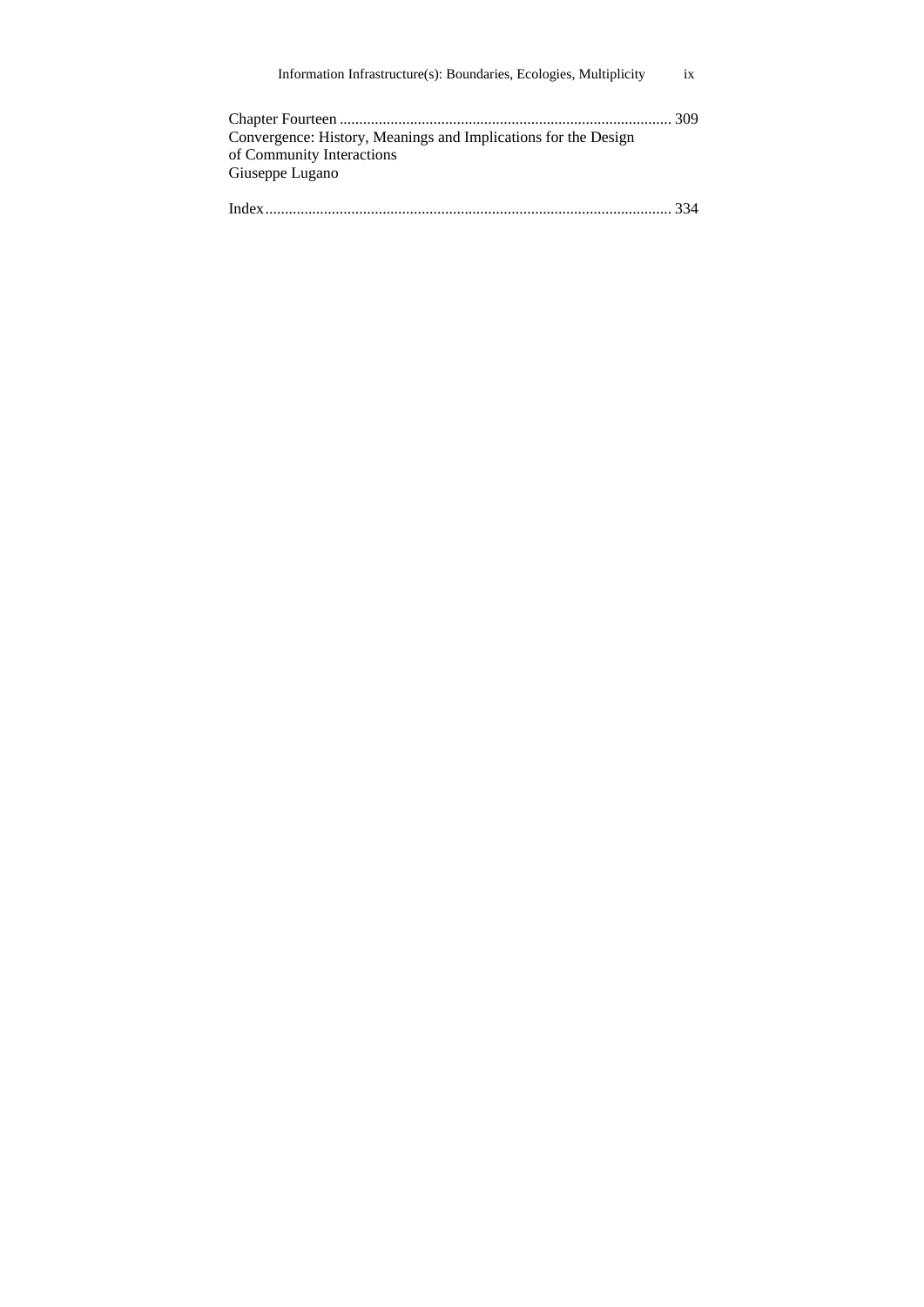# LIST OF FIGURES AND TABLES

# **Figures**

| Fig. 3-2: overview of actors in the medication management                 |
|---------------------------------------------------------------------------|
|                                                                           |
| Fig. 4-1: two cavalry units just warded off the assault of four enemy     |
|                                                                           |
| Fig. 4-2: a cavalry unit resisted the attack of three enemy units despite |
|                                                                           |
|                                                                           |
|                                                                           |
|                                                                           |
|                                                                           |
| Fig. 8-1: the graph obtained through NaviCrawler Data.  174               |
|                                                                           |
| Fig. 8-3: a zoom in on PG's clique (light grey) and Narcissus' clique     |
|                                                                           |
| Fig. 8-4: a zoom in on Giardiniblog star group and LaTelaNera 182         |
| Fig. 9-1: chances and risks for mobility in the technological             |
|                                                                           |
|                                                                           |
| Fig. 9-3: fragment of the dispositive arrangement: Flexible Mobility 210  |
| Fig. 12-1: the horizontal line shows the logical passages behind the      |
| establishment of 35 years old as the AMA cut-off. The graph illustrates   |
| the relation between the probability of having a foetus either with the   |
| Down's Syndrome (the darker curve on the bottom) or another               |
| congenital anomaly (the lighter curve on the top) and the age of the      |
| pregnant woman. Original elaboration based on the data presented by       |
| D'Alton                                                                   |
|                                                                           |
| Fig. 12-2: we use the same graph of fig. 12-1 to show the reverse logical |
| process which lies behind the so-called "consolidation" of risk           |
| thresholds. Even if AMA is to be replaced by personal risk assessment,    |
| risk thresholds are still based on the possibility that the pregnancy     |
| of a 35-year-old woman results in a baby with Down syndrome 268           |
|                                                                           |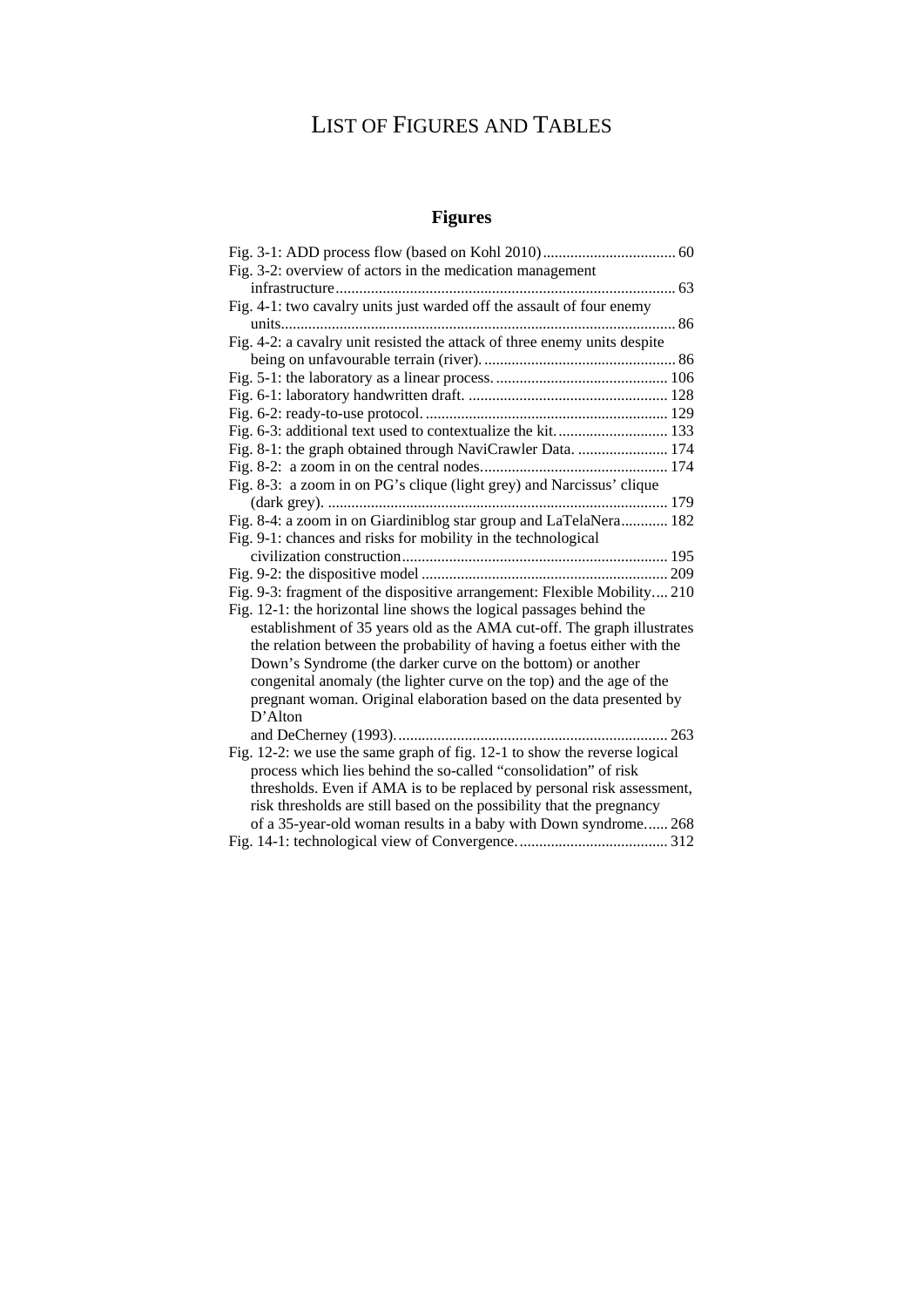| Information Infrastructure(s): Boundaries, Ecologies, Multiplicity                                                                                                                                        | X1  |
|-----------------------------------------------------------------------------------------------------------------------------------------------------------------------------------------------------------|-----|
| Fig. 14-2: digital Communities emerging from the Integration<br>of the Offline, Online and Mobile Spaces of Social Interaction  317<br>Fig. 14-3: integration of Convergence and Divergence in the Design |     |
|                                                                                                                                                                                                           |     |
|                                                                                                                                                                                                           |     |
|                                                                                                                                                                                                           | 325 |
| Fig. 14-6: ICT tools supporting convergence and divergence                                                                                                                                                |     |
|                                                                                                                                                                                                           |     |

### **Tables**

| Table 2-1: comparative axes of the three case studies 30            |  |
|---------------------------------------------------------------------|--|
| Table 4-1: main differences between knowledge design in formal      |  |
| software development and in FOSS. Adapted from Gasser et al.        |  |
|                                                                     |  |
| Table 4-2: the multiplicity of balance design knowledge in relation |  |
| to the infrastructural element it builds upon: the video game,      |  |
|                                                                     |  |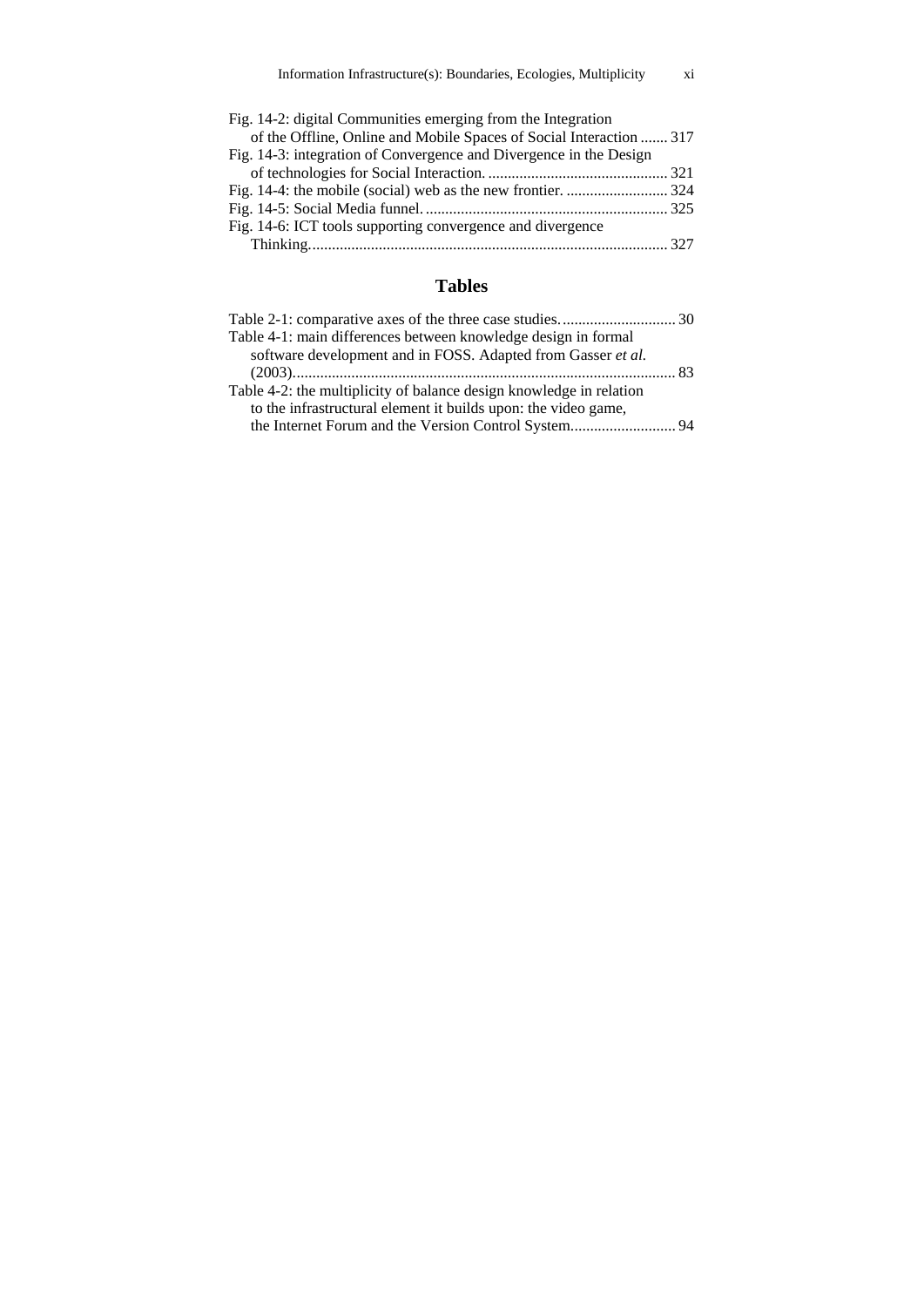### FOREWORD

### THE INFRASTRUCTURAL IMAGINATION

### GEOFFREY C. BOWKER

In a classic from 1959, pragmatist sociologist C. Wright Mills wrote of the pressing need in the face of constant change and strife to develop a sociological imagination through which: "men and women hope to grasp what is going on in the world, and to understand what is happening in themselves as minute points of the intersections of biography and history within society"  $(7)^1$ . There is no reference to computers in his tome. Actually, I found that out at the touch of a button by deploying an infrastructure he could not have imagined – the inescapable, highly problematic, deeply rich, politically wrought infrastructure of Google Books. How could Mills have foreseen this consummation not so devoutly to be wished - it was a commonplace at the time that a mere handful of computers would meet the world's needs. The millennial generation (and indeed the new millennialists such as Ray Kurzweil) cannot picture a world without the web and it is hard for them to imagine ways of forming personal, intellectual and social relations without passing through an information infrastructure.

Bruno Latour used to say that society was about the size of a pumpkin, since whenever speakers referred to "the social", their standard gesture was to bring their opened hands together in a forceful movement that left a virtual space between them about that size. It was his way of saying that society is a vacuous concept. However, I can think of no gesture and few stories that easily summon information infrastructures. And yet they are not vacuous. They are invisible, they melt away, they are what you use in order to do something. We don't think about the road when we drive our cars (except, as Star and Ruhleder would point out, when there are potholes – then we curse the local council). We all too rarely think about the ways in which our social, cultural and political values are braided into the

 $\overline{a}$ 

<sup>&</sup>lt;sup>1</sup> Wright Mills, Charles. 1959. *The Sociological Imagination*. Oxford: Oxford University Press.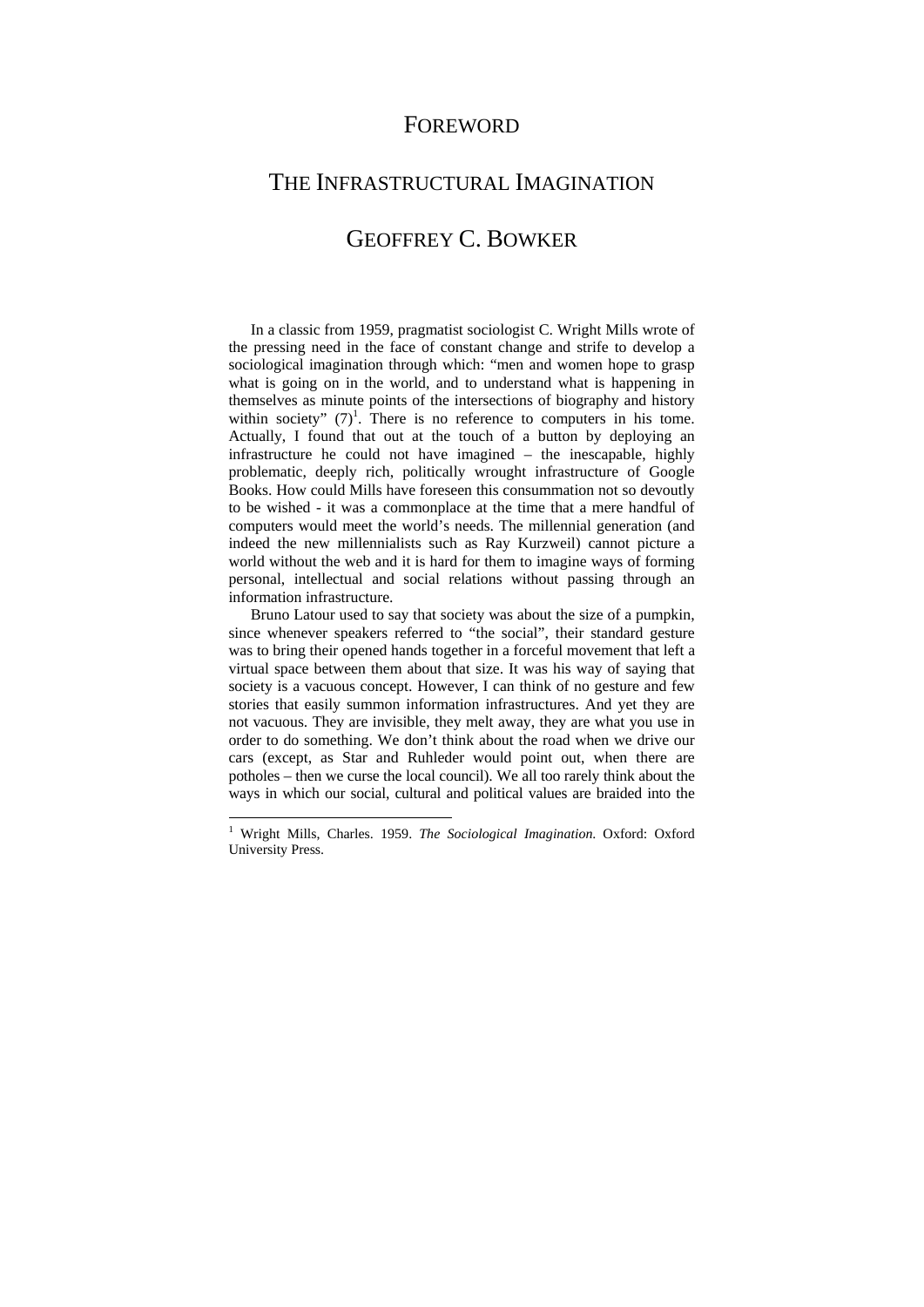wires, coded into the applications and built into the databases which are so much a part of our daily lives. We are all today not citizens pure and simple - we are data citizens; and our data doubles (uncanny doppelgangers) are an integral part of our lives.

Mills' biography, history and society could all seemingly be experienced without a technological substrate. For my own life, my "minute point of intersection", I know that I spend more time with my computers than with humans - dearly as I occasionally love the latter. I talk more often and more deeply with distant rather than proximate interlocutors. And it's not just about the words and such - I feel an ache in my fingers if I have been away from the keyboard for too long … Yet this mediation through computers is indeed hard to grasp. The perspectives of design, ecology, mobility and multiplicity developed in the four sections below are a rich way in.

It is fitting that contributors to this volume, inspired by STS Italia, include contributions from four other countries. Just as it is increasingly difficult to imagine our infrastructures today stopping at any one country's borders, so is it clear that theorizing infrastructure is a distributed task. The geographical as well as the analytical range of this work is most impressive.

Susan Leigh Star sadly and suddenly died in 2010. Her next book would have been entitled "Infrastructural Poetics". The contributions to this volume would have been richly interwoven into that text. Her and my time in Sardinia sipping Prosecco on balconies; talking with Alessandro in a polyglot mix of Italian, French and English with a touch of Russian; exploring the traces of Nuragic civilization; and meeting the scholars of STS Italia was a transformative part of our lives – even if the internet connection wasn't so hot. I speak for her, and join my own voice, in thanking Alessandro and Giuseppina for bringing this collection together. I speak for many future readers in saying that if you want to exercise infrastructural imagination, this is a marvelous place to start.

Long Beach, 23 July, 2014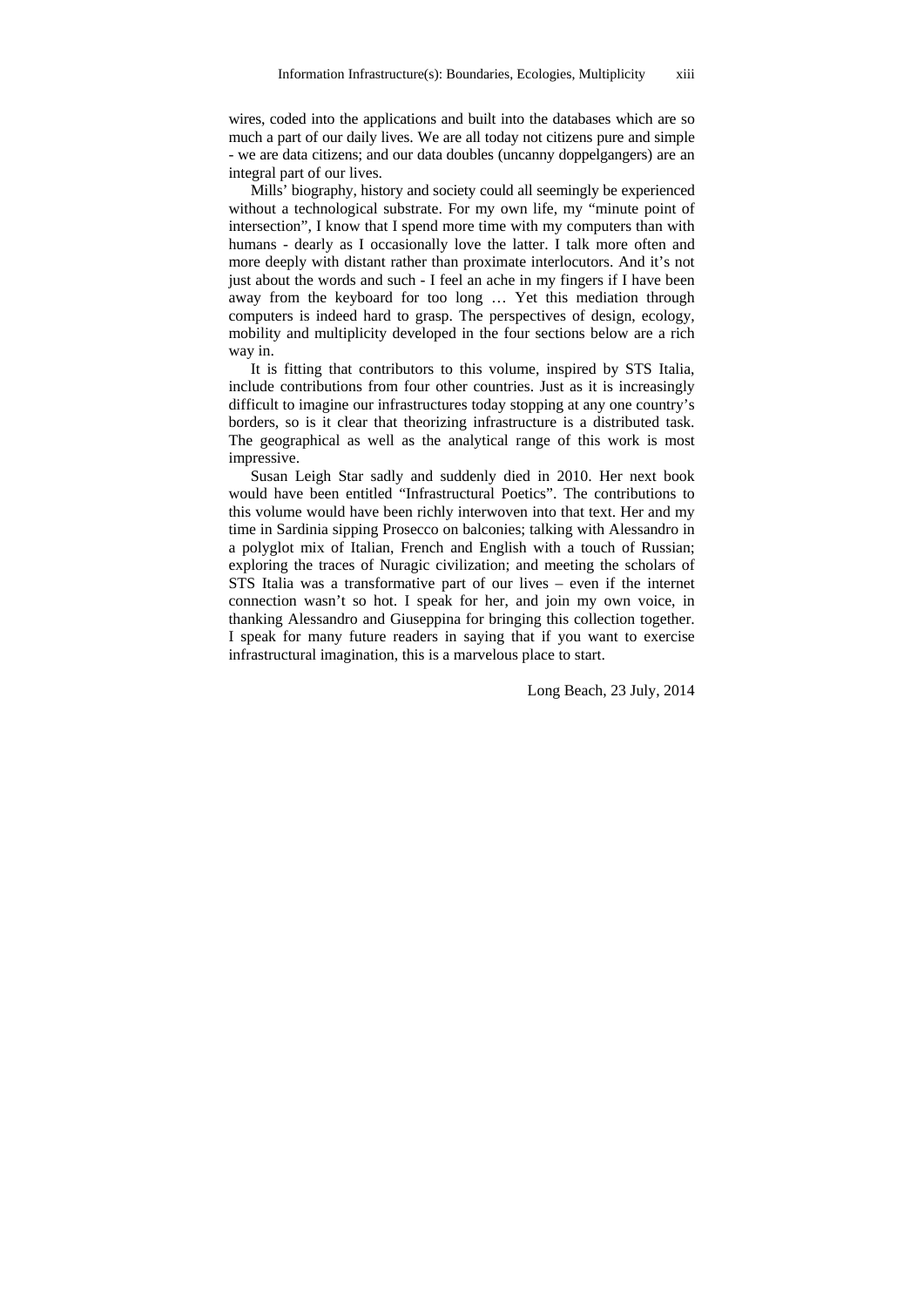### **CONTRIBUTORS**

#### **Editors**

**Alessandro Mongili** is a Professor of Sociology at the University of Padua. He is also affiliated with the Padova Science, Technology and Innovation Studies center (PaSTIS). His books include *La chute de l'U.R.S.S. et la recherche scientifique* (L'Harmattan 1998) and *Tecnologia e società* (Carocci 2007). His current research interests and publications focus on the design and development practices in computing and on the relevance of computing in standardization of minority languages.

**Giuseppina Pellegrino** is a Lecturer in Sociology of Communication at the University of Calabria (Italy). Her core research interests intersect STS and Mobilities, as well as Media, Gender and Organization Studies. A visiting fellow at the University of Edinburgh, Lancaster University, IAS-STS (Graz) and TU Darmstadt, she was appointed a Fulbright Distinguished Lecturer in Italian Studies at the University of Pittsburgh in 2013.

#### **Authors**

**Michela Cozza** is a sociologist and research fellow at the Department of Information Engineering and Computer Science at the University of Trento. In recent years, she has been teaching Sociology of Organisation and Sociology of Innovation. Her main research interests concern the processes of organizational change and technological innovation.

**Stefano Crabu** is a sociologist with a PhD in Social Science, and a research collaborator at the Department of Philosophy, Sociology, Education & Applied Psychology (FISPPA) at the University of Padua. His main work revolves around technoscientific innovation in biomedicine.

**Jérôme Denis** is an Assistant Professor in Sociology at Telecom ParisTech. Articulating a concern for writing practices and STS, he studies the production and maintenance of different kinds of information infrastructures in such domains as administrative work, transportation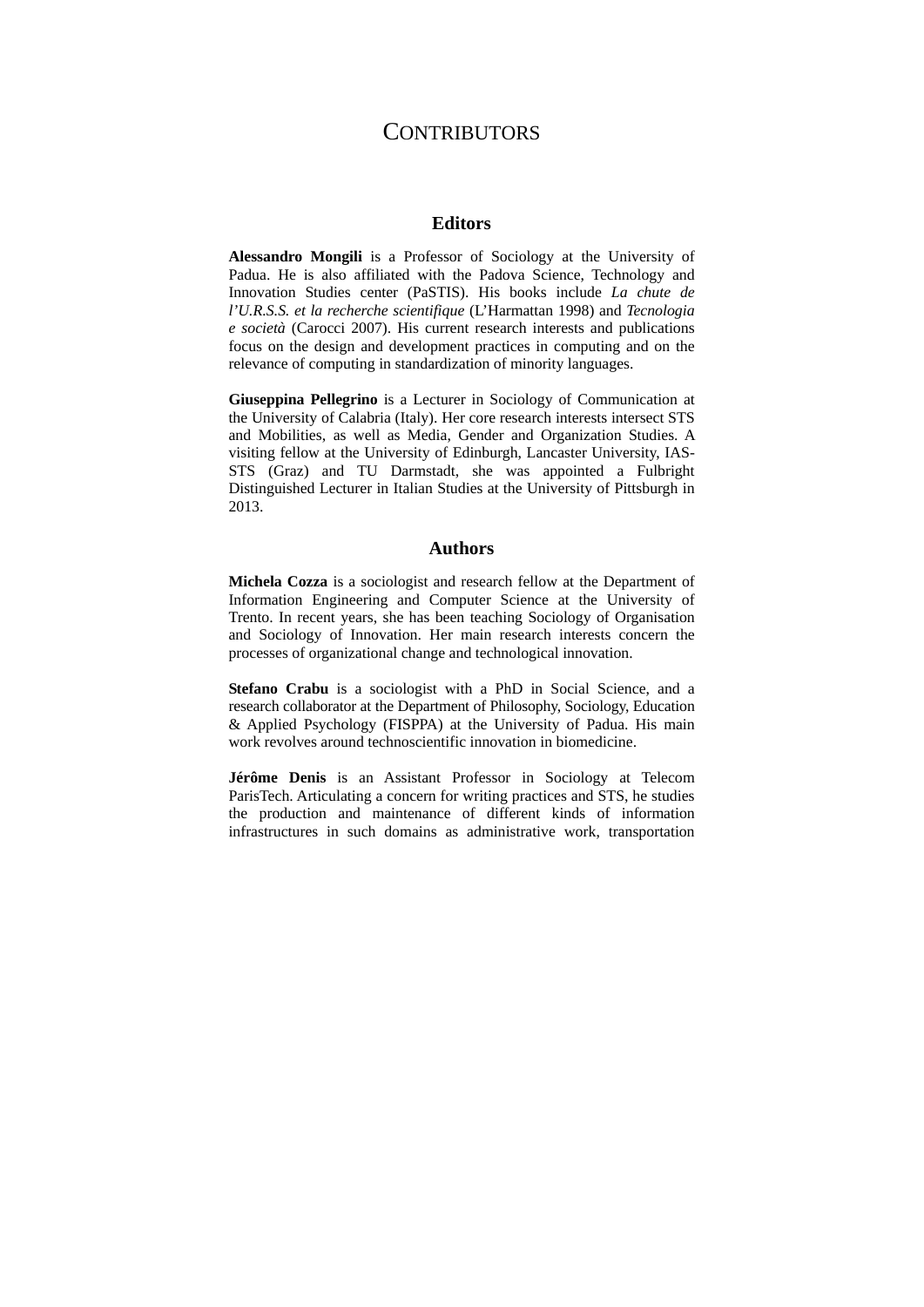systems, IT security, open data and collaborative cartography. He is the cofounder of Scriptopolis, a collective scientific blog about writing practices (www.scriptopolis.fr/en).

**Paolo Giardullo** is a PhD Fellow in Sociology of cultural phenomena and normative processes at the University of Urbino "Carlo Bo". His main research areas are the public representation of technoscience, specifically, communication and perception of risk related to food and environmental issues. Recently, he has approached Internet Studies from an epistemological and methodological point of view.

**Simona Isabella**, PhD, is a Research Fellow at the University of Calabria (Italy). Her main research interests concern the sociology of communication and in particular her studies focus on Computer Mediated Communication, mobile phone and mobile Internet, and Social Networking both from a theoretical and methodological point of view.

**Stefan Klein** is a Professor of Interorganizational Systems at the University of Münster. His current research areas are Information Infrastructures, Network Economy, Information Management, Social Media and the transformation of work. He has published widely and is a member of the editorial board of several international IS journals.

**Gian Paolo Lazzer** is a PhD student in Sociology and social research at the University of Verona. His PhD research project concerns sociology of money and the aim of his dissertation is to analyse immigrants' monetary networks in the Veneto Area (Italy), in particular credit and consumption practices.

**Giuseppe Lugano** works in Brussels as Science Officer for COST, the longest-running European framework for cooperation in science and technology. He holds a MSc degree in Computer Science and a PhD in Cognitive Science. His research focuses on the conceptual design of technologies and services for community and sustainable living.

**Francesco Miele** is a researcher at the Bruno Kessler Foundation. His research interests include academic spin-offs, high tech interorganizational networks and organizing processes in healthcare. He has also worked on childcare services, gender and carework and occupational health.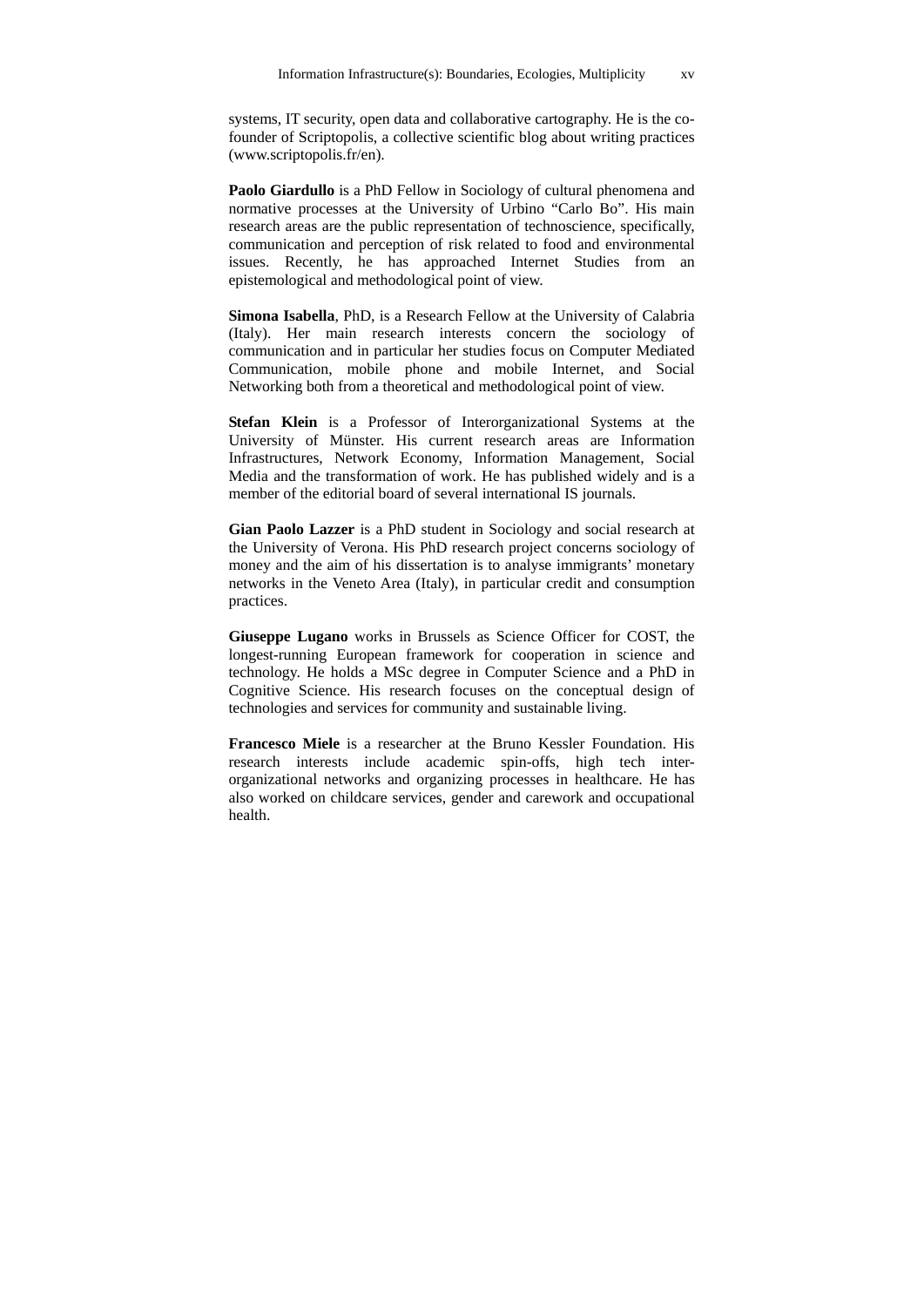**Oana Mitrea** works in the field of Sociology of Technology with a focus on innovation in IT, mobility, and transportation. She completed her doctoral studies at the University of Bucharest and TU Darmstadt and is currently a member of the "Transportation Informatics Group" at the Alpen-Adria University of Klagenfurt, Graz, and Vienna.

**Federico Neresini** teaches Science, Technology and Society and Sociology of Innovation at the University of Padua (Italy). His research has focused on biotechnology and nanotechnology, and he has also recently addressed the relationship between Big Data and scientific research activities, as well as the implications of Big Data for the social sciences.

**Giacomo Poderi** obtained his PhD in Sociology and Social Research at the University of Trento with specialization in Information System and Organizations. Currently he is a post-doc researcher at the Department of Information Engineering and Computer Science (University of Trento).

**David Pontille** is a researcher at the French National Center for Scientific Research/Centre de Sociologie de l'Innovation. His work focuses on writing technologies in different workplaces: scientific authorship and research evaluation tools, the manufacture of deeds in bailiffs' offices, the production of biomedical databases, and the design and maintenance of subway wayfinding systems. He is the co-founder of Scriptopolis, a collective scientific blog about writing practices (www.scriptopolis.fr/en).

**Stefan Schellhammer** is a faculty member of the Department of Information Systems at the University of Münster. In his PhD he studied electronic ordering systems in the pharmaceutical distribution industry. His present research interests include studying the emergence of information infrastructures and the transformation of the modern workplace.

**Mauro Turrini** is a Marie Curie researcher at the CETCOPRA (Centre for the study of techniques, knowledge and practices) at the University of Paris 1 "Panthéon-Sorbonne". He has edited a book on *Biocapital* (ombre corte 2011) and has published articles in several journals, including *Etnografia e Ricerca Qualitativa*, *Human Studies*, *Sociologia del Lavoro*, *Spontaneous Generations*, *Studi Culturali*, *Tecnoscienza*, and *Visible*.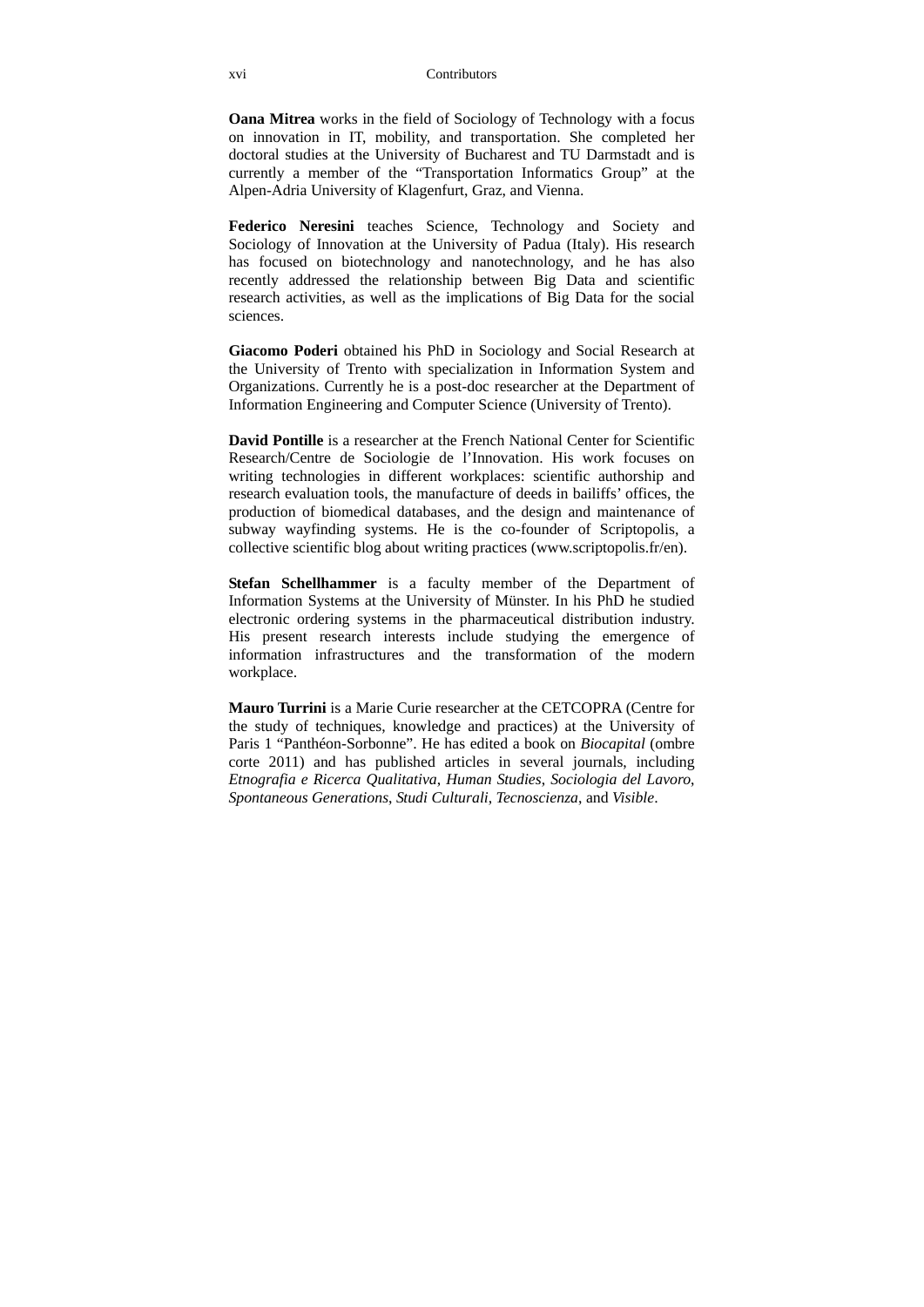**Assunta Viteritti** has been Lecturer in Sociology of Education and Knowledge, Organization and Learning at La Sapienza University of Rome since 2002. Her main research interests are STS and Learning, Laboratory studies, Education, Organization and Professional Skills.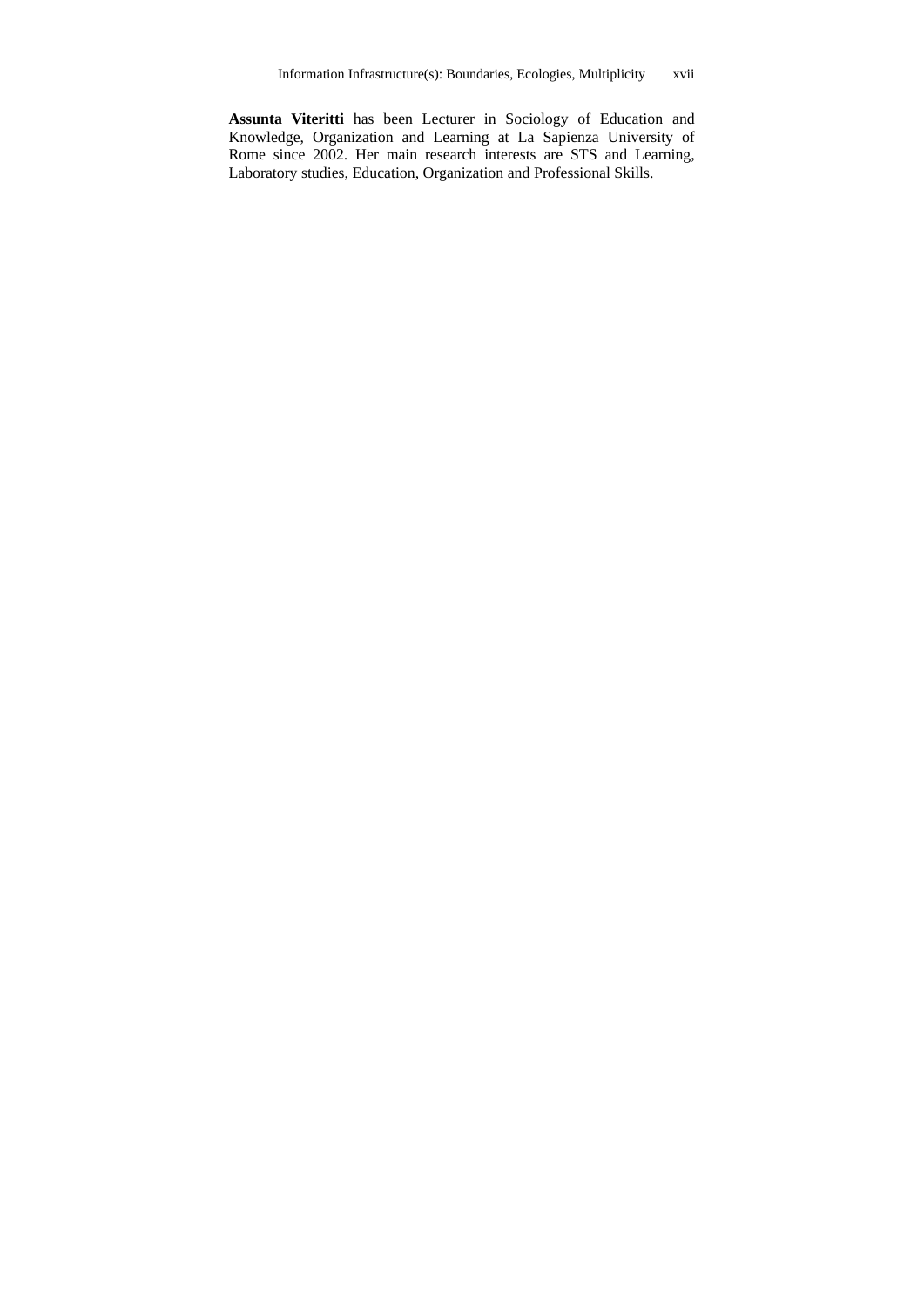# THE BOUNDARIES OF INFORMATION INFRASTRUCTURES: AN INTRODUCTION

## ALESSANDRO MONGILI AND GIUSEPPINA PELLEGRINO

#### **1. Where this book comes from**

Reflections and research which have converged and are summarized in these pages started a few years ago and – like the topics of this book – circulated across multiple locations.

The "material motive" was provided by a series of panels at different Italian and European conferences, organized and co-chaired by both of us.

First, at the EASST conference "Practicing Science and Technology, Performing the Social" organized and hosted by STS Italia in Trento (September 2010) we held a track on "Performative Infrastructures, Multiple Mobilities", which put together our respective interest in Information Infrastructures and Mobility Studies.

Two years later in Rovigo, at the 4th STS Italia Conference "Emerging Technologies, Social Worlds" (June 2012) the track on "Information Infrastructures: from Standardization to Multiple Uses" aimed at focusing "on diversity of infrastructure uses, which constrain local contexts, and on torqued infrastructures, emerging from situated activities. In particular, new expertise, power users, development of open-ended information systems and professional communities able to manipulate such systems, shifted the interest towards torquing and reversibility of infrastructures, as well as advanced professional uses, such as design of technology and architecture, scientific and experimental work, medical and diagnostic activities"<sup>2</sup>.

However, all of these joint adventures would not have taken place without the STS Italia founding conference in Cagliari (June 2006) which hosted Leigh Star and Geof Bowker's joint keynote speech. It was the first

 2 http://www.stsitalia.org/conferences/STSITALIA\_2012/STS\_Track3.pdf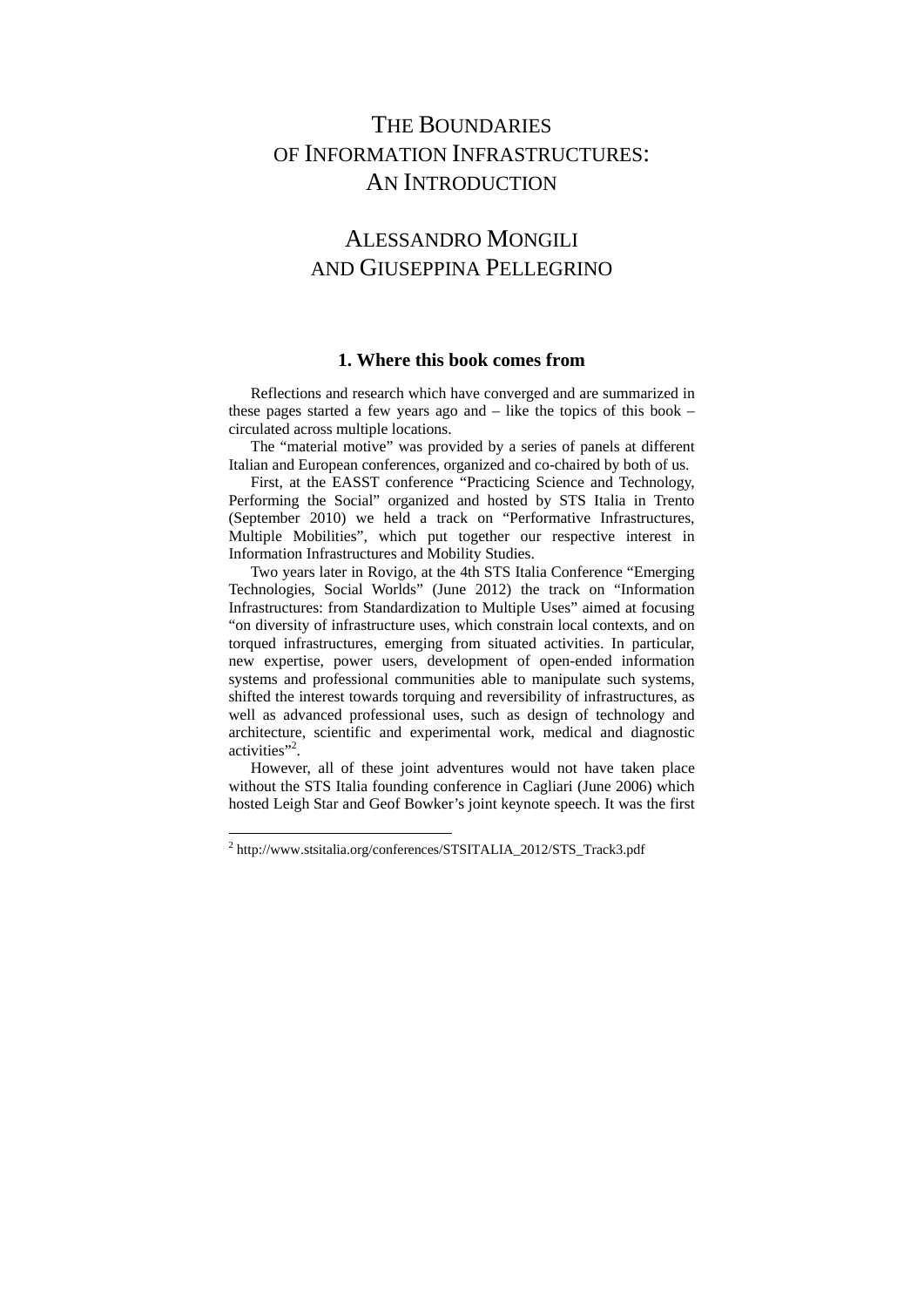time they had come to Italy and also the first time we had the opportunity to listen to them and approach their vision of Boundary Objects (henceforth BOs) and Information Infrastructures (henceforth IIs) in depth. Alessandro Mongili, who organized and hosted that conference as first President of STS Italia – a newly constituted network of Italian scholars in Science and Technology Studies  $(STS)^3$  - brought them to us as result of an intellectual interest for both Leigh's and Geof's work. Their lecture in Cagliari was centered on the presentation of their ecological approach to BOs and IIs and particular emphasis was given to the consequences of classification and standards in terms of exclusion, looking at residuality in IIs and the myriad of "orphans" generated by discretization and categorical work.

Since then, Leigh and Geof have embraced and supported the emergent scientific community of Italian STS scholars, including Italy, in their continental contacts already developed in France and in Nordic countries<sup>4</sup>.

As a follow up to that encounter in Cagliari, Giuseppina Pellegrino interviewed both Geof and Leigh on the topic of "Information Society and Inequalities" (Pellegrino 2006), focusing on issues widespread in the public debate, such as the digital divide and information overload. These themes were critically analyzed by Leigh and Geof in light of their approach to IIs and residuality. This is based on a critique towards concepts such as stabilization and principal agent, and a narrative problematizing diversity and orphans of infrastructure through an ethics of ambiguity, conceived as a constant, respectful concern for multiplicity<sup>5</sup>.

Lecturing during a seminar series promoted by the PhD program directed by Dominique Vinck in Grenoble in 2007, Leigh Star resumed on the concept of *boundary object* in all its sociological and STS density<sup>6</sup>. In her intervention, entitled *The History and Boundary of Boundary Objects*, she focused on the "roots" of BOs and the "Limits and Common

1

<sup>3</sup> www.stsitalia.org

<sup>&</sup>lt;sup>4</sup> One of the resources which fertilized the Italian field and prepared for the arrival of Leigh and Geof was the work carried out by Silvia Gherardi and her group in Trento on organizations, technology and practice, which developed around the doctoral program on "Information Systems and Organizations".

 $5$  On the invisibilization produced by the systematic exclusion inherent to standardization, the article entitled "Enacting Silence" was published in 2007 (Star and Bowker 2007).

<sup>&</sup>lt;sup>6</sup>www.cluster-gospi.fr/IMG/pdf/Livret\_Seminaire\_BO-BW.pdf. This series of lectures produced different reflections on the concept of intermediary and boundary objects, published later in a special issue of the *Revue d'Anthropologie des Connaissances* (2009, 3/1). Leigh Star's intervention was publisehd also in English (Star 2010).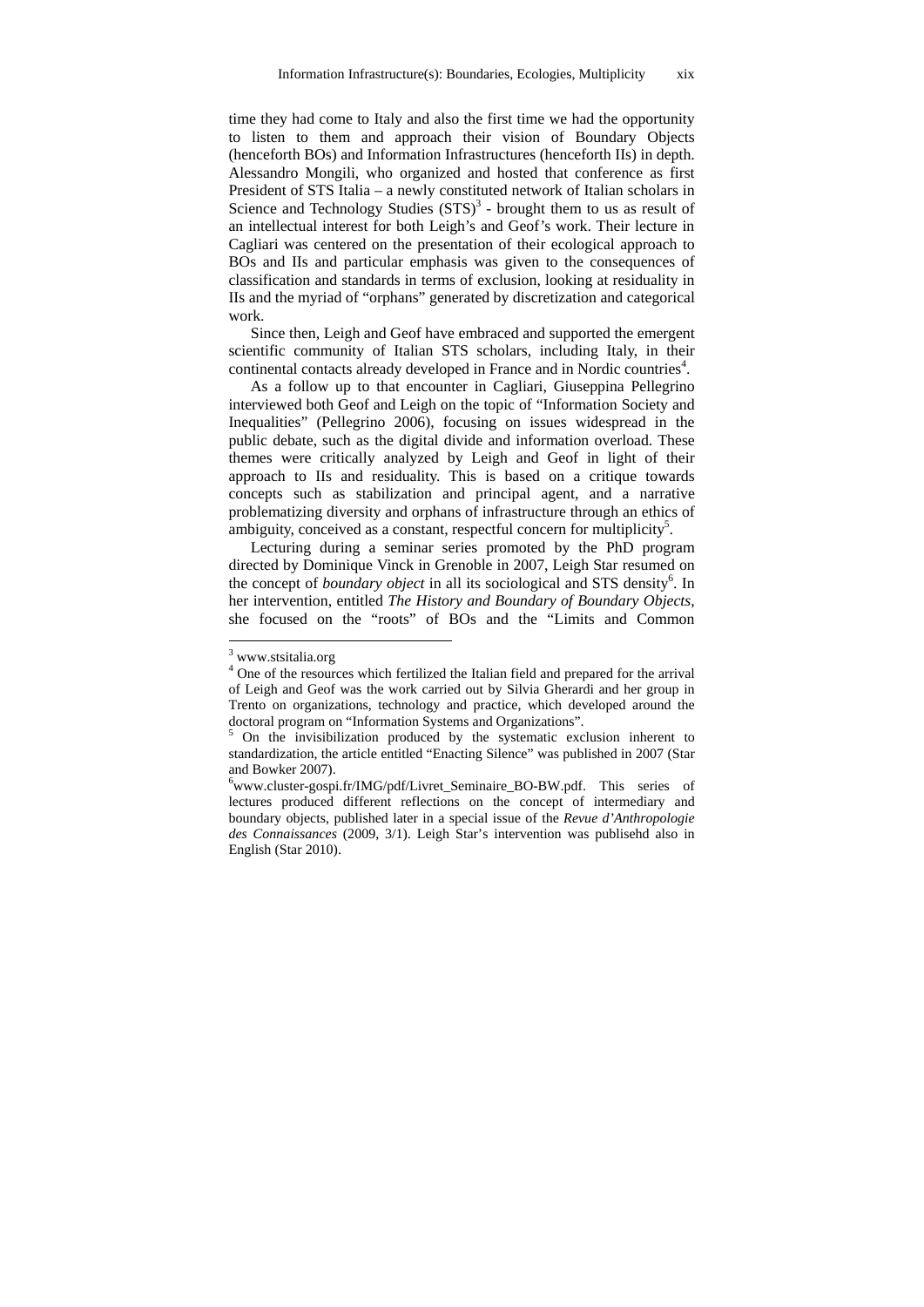#### xx Introduction

Misconceptions Concerning Boundary Objects". In this lecture, Leigh summarized some interesting ideas, useful for understanding how BOs and IIs were created to deal with specific sociological and STS problems, which were both theoretical and empirical. As "roots" of BOs, Leigh pointed out critical issues in Symbolic Interactionist Theory, especially those linked to Social Worlds, and all the anomalies and "triangulation" created to examine social intersections among and between them. Furthermore, she emphasized the question of "Borderlands as a Resource", linked to the idea that BOs are "enmeshed" in standards and classification. This constitutive character of the BOs (i.e. their consistency in standard and classifications) is unfortunately overlooked in many cases, and consequently confused or overlapped with any kind of intermediary object.

Star also asserted the grounded character of this concept, valid "at a medium level of scale", and "rarely useful on a global or mythic level". The use of BOs is situated in a specific history, both material and intellectual. To understand BOs' uses, articulation and design, "interpretive flexibility" is not enough. Beside semiotic issues, there are other dimensions, often linked to their materiality. According to Star, BOs are impossible to understand "without understanding of infrastructure, information needs, standards and classification". She underscored very often the "middle-range" and the "grounded" character of her theoretical production, and also in Grenoble she noted that "the concept of boundary objects is grounded, resting in the principles of grounded theory: constant comparison, iterative returns to the data, theoretical sampling, and awareness of the level of abstraction" (Star 2007). This approach also influenced many of this book's contributors, and not only because of the circulation of texts and ideas, but also because of direct contact with her. With great generosity, which was so typical of her, Leigh accepted an invitation to visit the University of Cagliari, in Sardinia, where a Grounded Theory Workshop was set up in December 2007, directed to PhD students and sociologists coming from many Italian universities. She taught some methods of coding, and discussed her approach to Grounded Theory at a roundtable with a wide range of Italian scholars specialized in research methods.

All the events remembered above, jointly with the readings, writings and exchanges they promoted, paved the road for this book to come out, as a contribution to the ongoing and fascinating debate on the role of IIs and BOs in our lives. On the other hand, many contributors dealt with the same issues during their fieldwork, or during their work on the data coming from their research, and at that point they met the ecological approach as a resource for their analysis. So, this book is placed at a crossroad of various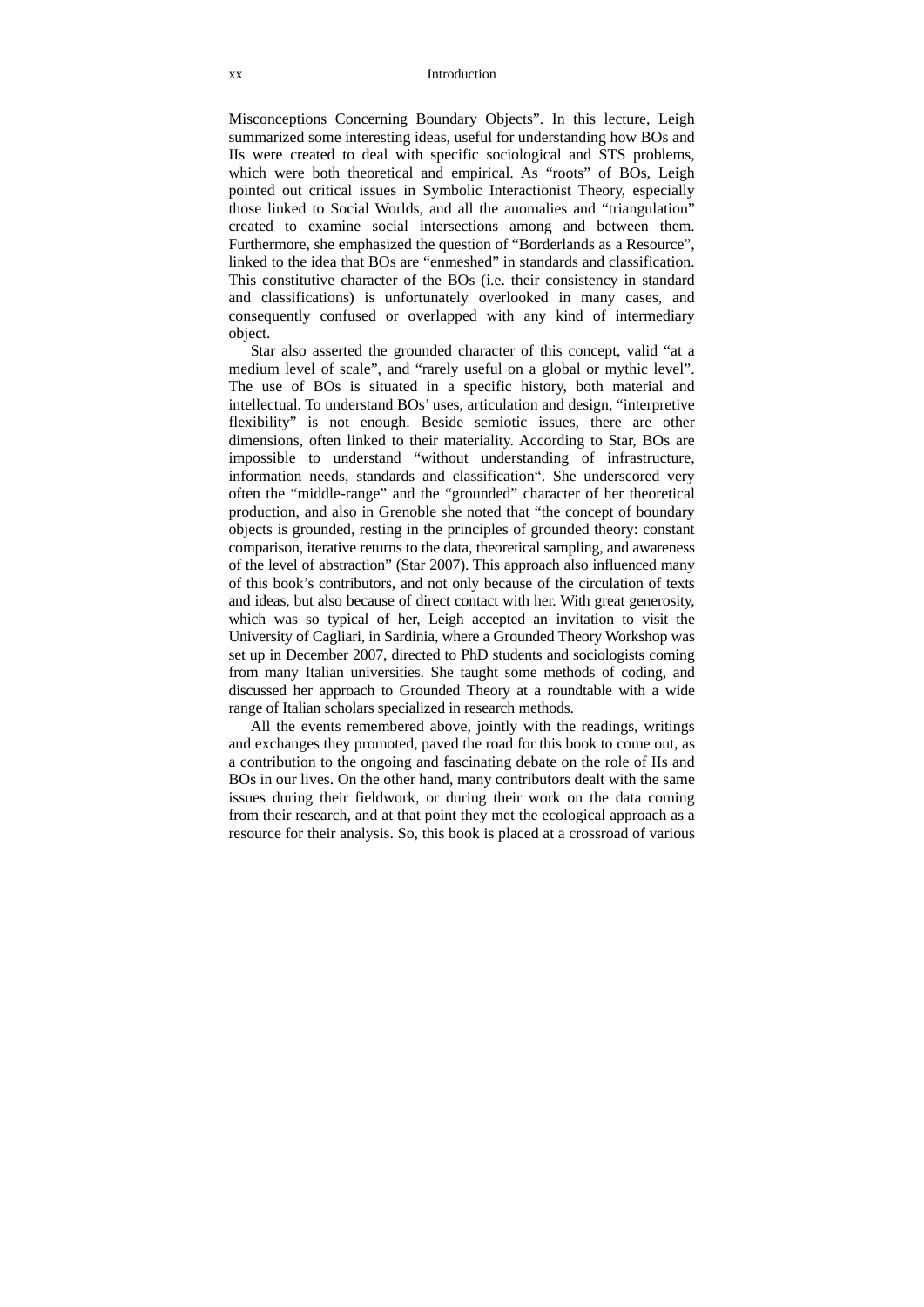paths and genealogies, all of them connected with the problem of the intersection among different levels of scale throughout devices and networks.

#### **2. Information infrastructures**

Interest in infrastructures and focus on concepts like convergence, intersections, cooperative and distributed activities are two streams that have characterized social sciences since the mid '90s.

Actually infrastructures - and in particular IIs - allow, facilitate, mediate, saturate and influence our material and immaterial surroundings. Furthermore, they are often shaped and intertwined with networks of relations and distributed agency. They even enable the existence of networks, being in turn produced by them, often in a distributed way. Infrastructures are not static and immobile in time and space: they need maintenance and repair, which become an important aspect of their use as well.

Looking for a definition of information infrastructure (II) means facing a phenomenon which displays different characters in time, spaces, uses, design, and scaling. IIs are not mere information artifacts, although they keep a genealogical relation with many information artifacts, or at least they can include some information artifacts, if we consider an information artifact as a "wide array of tools, systems, interfaces and devices for storing, tracking, displaying and retrieving information" (Star, Bowker and Neumann 2003). The main difference between any information artifact and an II is provided by its relational character towards organized practices (Jewett and Kling 1991; Star and Ruhleder 1996, 113). Some information artifacts become infrastructures when under certain events or circumstances they "converge with human behavior to form a (…) whole", Star and Lampland (2009, 20) assert, defining it as "the nesting character of infrastructures". So, IIs carry information out in different spaces, but also in different times, creating an important texture not only for a basic exchange of information or data, but also for work, mobility, leisure, and many activities of everyday life. From a mere technical viewpoint, an II is composed of a list of numbers, technical specifications and hidden mechanisms, more precisely by standards, wires and settings (Star 1999, 377, 379), "incorporating specific elements into the system, to link them together in a specific way, and to codify interactions by a (…) set of rules and procedures" (Turner *et al.* 2006, 91).

The relational characters of IIs were pointed out in a seminal scheme included in Susan Leigh Star and Karen Ruhleder's essay (1996, 113).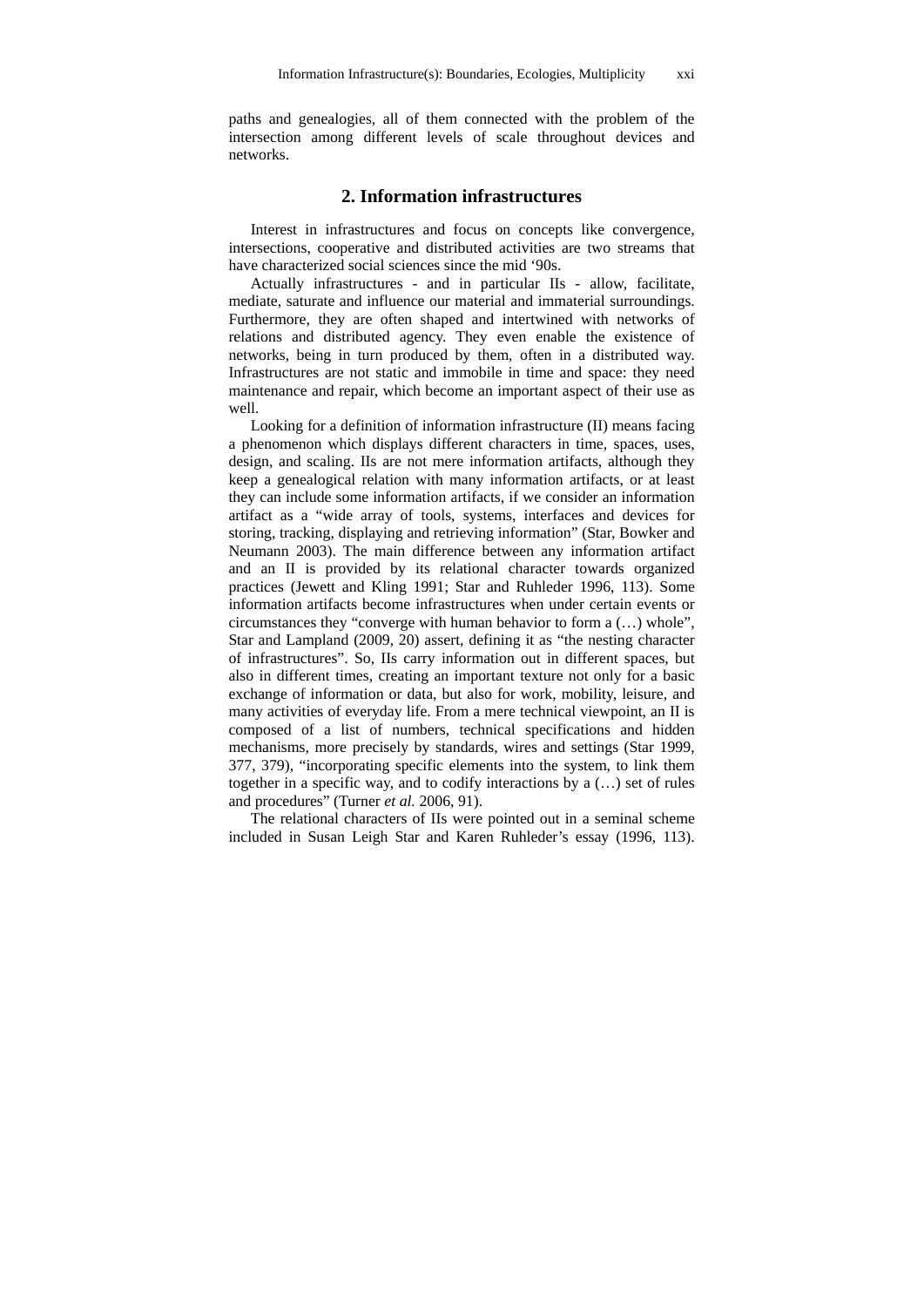#### xxii Introduction

Recently, another attempt at general definition was provided by Eric Monteiro *et al.* (2013, 576-578). IIs were defined by Star and Ruhleder according to their embeddedness (an infrastructure is "sunk" into other material, technical or social structures), transparency (it is taken for granted by their users, transparent in both temporal and spatial dimension) and reach or scope (in both spatial and temporal terms). Interest in the convergence between infrastructure and human behavior led to the highlighting of two other aspects: the learning of IIs as part of membership in some social world, and the link with conventions of practice already widespread. This last characteristic is mirrored by the fact that an infrastructure "does not grow" *ex novo*, but is built on an installed base and has to be linked and interoperable with its elements. Finally, its transparency is threatened by accidents, and so it becomes visible upon breakdown. Star and Ruhleder's scheme describes the relational existence of infrastructures paying great attention to other entities and to events wherein the infrastructures exist. In the "working definition" provided by Monteiro *et al.* (2013) the importance of an extended design perspective is emphasized, "to capture how workplace technologies can be shaped across multiple contexts and over extended periods of time" (p. 576). This accentuated chronotopic stance enhances the ecological argument which underscores the fact that IIs provide a set for distributed activities (Bowker, Timmermans and Star 1995; Bowker, Baker *et al.* 2010). The importance of IIs' design is so equated to their implementation and use:

"As a working definition, IIs are characterized by openness to number and types of users (no fixed notion of 'user'), interconnections of numerous modules/systems (i.e. multiplicity of purposes, agendas, strategies), dynamically evolving portfolios of (an ecosystem of) systems and shaped by an installed base of existing systems and practices (thus restricting the scope of design, as traditionally conceived). IIs are also typically stretched across space and time: they are shaped and used across many different locales and endure over long periods (decades rather than years)." (Monteiro *et al.* 2013, 576).

metad Infrastructuring is, therefore, an ongoing process of creating, implementing and using infrastructures (Karasti and Baker 2004). So, the role of design and other originating practices in IIs becomes continuous rather than discrete: a large array of actors intervene continuously in changing elements and in fixing them, as a constitutive part of infrastructuring (Monteiro *et al.* 2013, 59).

IIs do not exist but *occur where and when* a series of tensions (between local and global, today's requirements and tomorrow's users, research and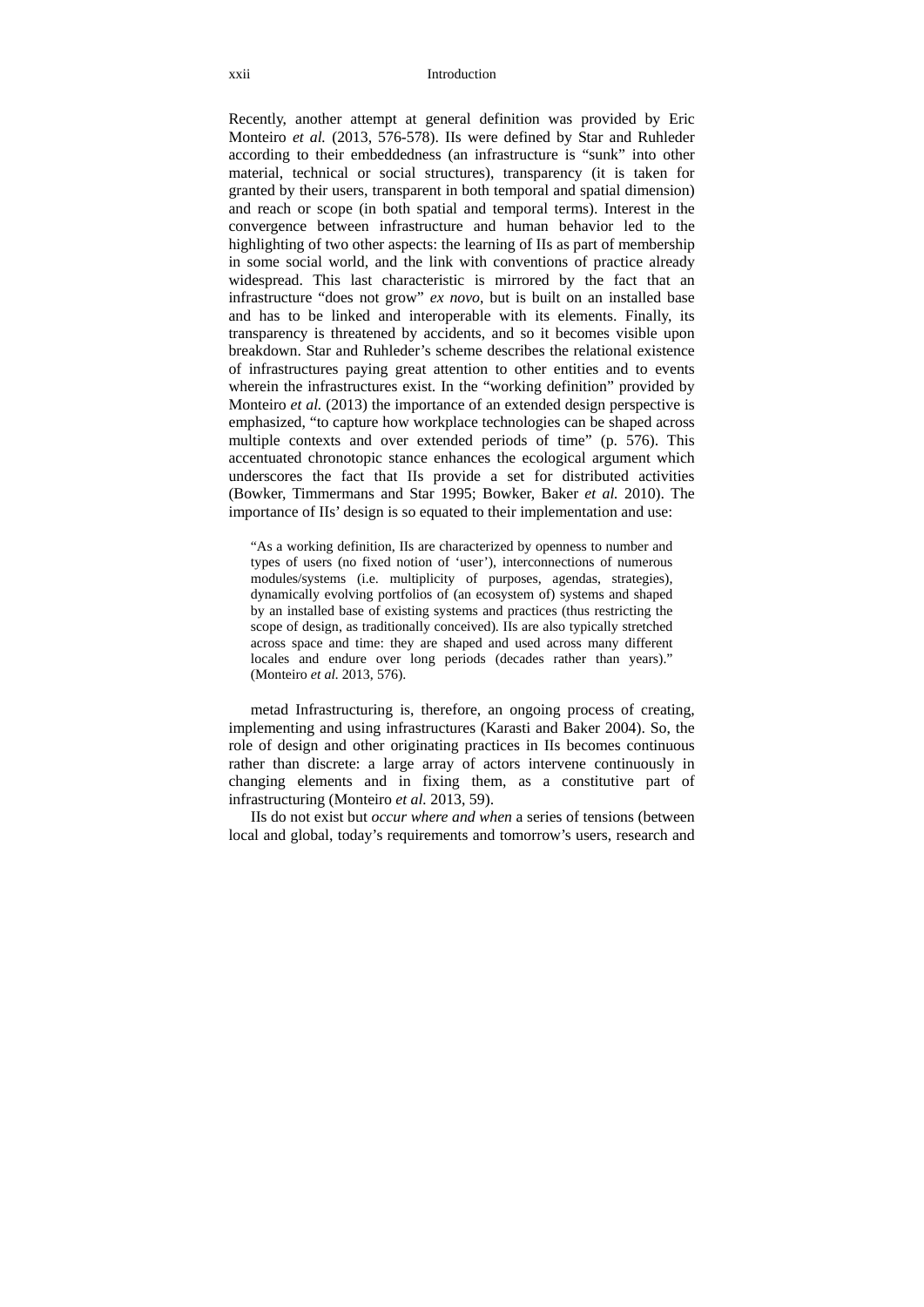development; between project and originating practices; implementation and maintenance/repair; individual and community; but also identities and practices, planned and emergent courses of action) are resolved (Star and Ruhleder 1996, 114; Bietz *et al.* 2010, 249). Infrastructuring is precisely the collective practice which manages all these tensions. It is difficult to ascribe it to some specific actor: maybe not by chance different scholars refer to this collective dimension using metaphors such as *web of computing* (Kling and Scacchi 1982) or *web of users and developers* (Millerand *et al.* 2010). Design, development, use, maintenance, repair, implementation are different practices and, due to the ongoing character of infrastructuring, Bietz *et al.* (2010, 249) use the metaphor of *web of infrastructuring* in order to describe this process where no one can control infrastructures and there is only a visible part (the user-at-terminal), whereas all the overwhelming practices of assemblage and articulation are invisible (Bowker and Star 1999, 319; Star 1999, 386-387).

Studying IIs is difficult work for ethnographers and sociologists. Designers, developers, and other originators often share an institutionalized discourse, which Leigh Star called "master narrative", that does not problematize diversity (Star 1999, 384). Some local ideological forms are very strong and do not help researchers to understand the multifaceted and relational character of this phenomenon. So, spatially, the participation of a lot of people and terminals distributed in very different places across a local/global axis is underestimated and, temporally, the continuous maintenance, repair, design and change confront the mythopoietic "eternity dream" of these infrastructures (Edwards *et al.* 2009, 370-371; Star 1999, 383). Studying data diversity, Geoffrey Bowker shifted the focus of his analysis from changes in infrastructural components to changes in infrastructural relations (Bowker 1994). Throughout this *infrastructural inversion*, he opened a new possibility to deliver scholars from master narratives and institutionalized discourses, which usually hide the relational side of IIs, mainly for professional purposes, and to focus on the "whole enterprise", following an ecological viewpoint (Star and Griesemer 1989, 389). This change drove to construct the question of *scaling up* (Bowker, Star and Neumann 2003) as an object of analysis crucial for this phenomenon, in both spatial and temporal terms (Edwards *et al.* 2009, 370), but also with reference to lack of integrity and absence of defined boundaries in IIs. In fact, different systems of different scales crosscut and intersect, making these infrastructures fragile and dependent on chronotopic contingencies (Mackenzie 2003, 396; Star 1999, 387). Scaling IIs up is not only their condition of existence, but also a necessary heuristic tool in order to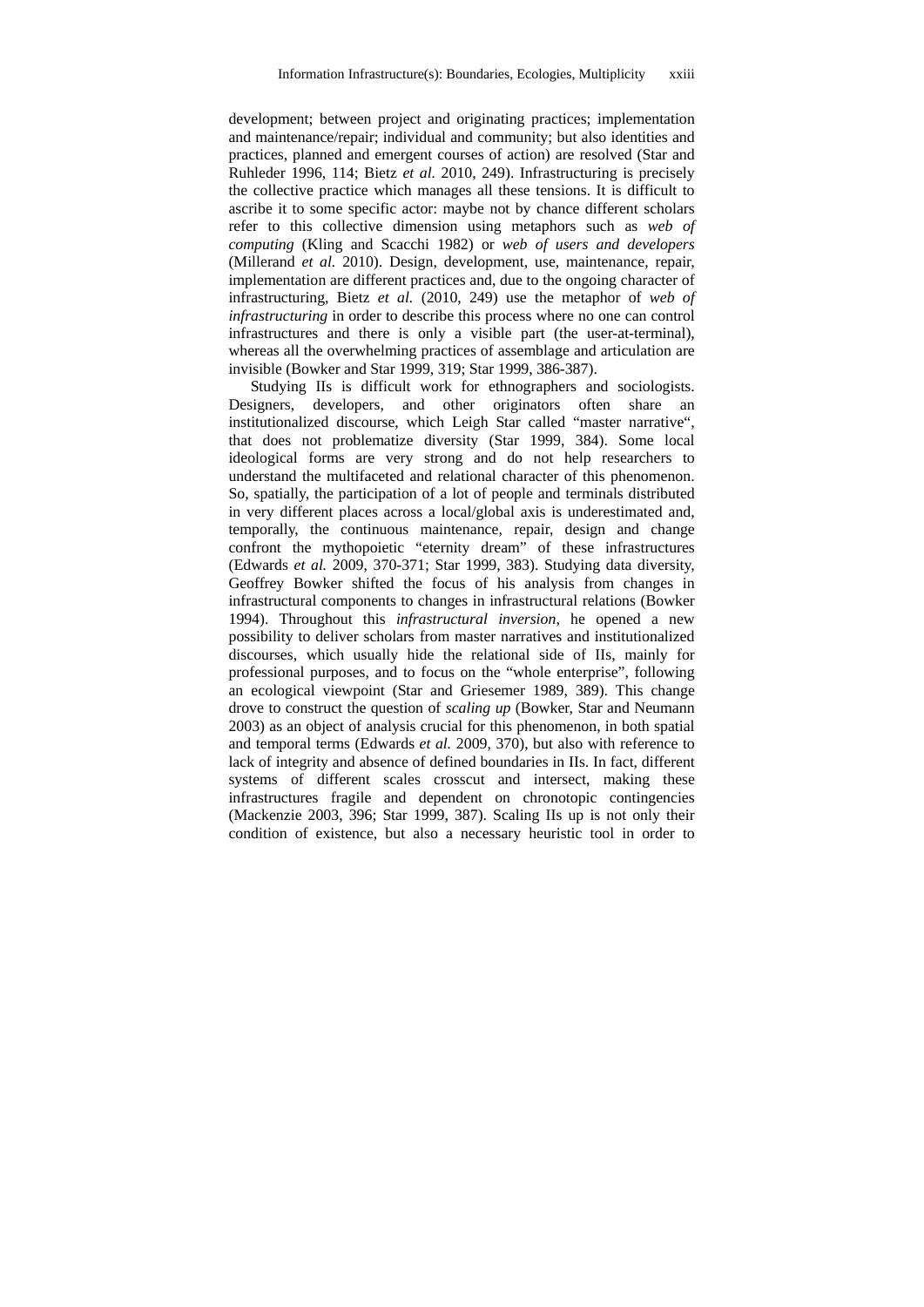#### xxiv Introduction

describe and analyze them. As Ribes and Finholt (2009, 376) asserted, scaling "mirrors participants' activities" in infrastructuring. These scaling dimensions can be articulated in three different spheres: enactment, organizing and institutionalization. Enacting an infrastructure is a *technological venture*, i.e. "seeking to deploy durable resources to support work, automate (…) tasks, and enable collaboration". Organizing refers mainly to these organizational arrangements that make long term projects possible: work, organization, repair and maintenance and all those activities useful for fitting infrastructures with people. Institutionalization of infrastructures refers to those activities directed to link them to a "wider longer term goal beyond those of the project team" (Monteiro *et al.* 2013, 581).

If IIs are relational, the kind of relation they establish is crucial to discuss. At large, we can consider two main kinds of relations in order to define IIs. Firstly, the *convergence* with human behavior and social practices and secondly, the fact that IIs take on "transparency by plugging into other infrastructures and tools in a standardized fashion" (Star and Ruhleder 1996, 113; Star 1999, 381): the *embodiment of standards*.

Convergence is a concept which expresses "the double process by which information artifacts and social worlds are fitted into each other and come together" (Star, Bowker and Neumann 2003). Social world, in turn, is a concept often employed to identify groups of people sharing conventions, language, technologies and practices (Star, Bowker and Neumann 2003). This term can express the fact that in many cases humans connect to infrastructures as groups or communities of practice, rather than individuals. In each of them the same infrastructure can be instrumentalized differently and segmented in use, following different chronotopic contingencies (Lave and Wenger 1991; Wenger 1998). This difference in instrumentalization and use among different groups converging at the same II, underscores its intersectional character and the fact that it is not possible to find a corresponding stable organization, but a diverse "constellation of practices" (Wenger 1988, 241). Convergence is necessarily fragile and unstable, and its main form of articulation is *learning* as continuous participants' practice (Lave 1998) linked to any form of relation and of explicit and tacit practices: use, implementation, maintenance, repair, and design (Wenger 1998, 47; *see also* Haythornthwaite 2006, 1080). Following many scholars, learning is also a necessary part of membership in a community of practice, because technology constitutes both the workplace and the ecology of everyday activities. Becoming a member of a social world or of a community of practice is inherently intertwined with learning (Bowker and Star 1999; Lave and Wenger 1991; Star 1999, 381).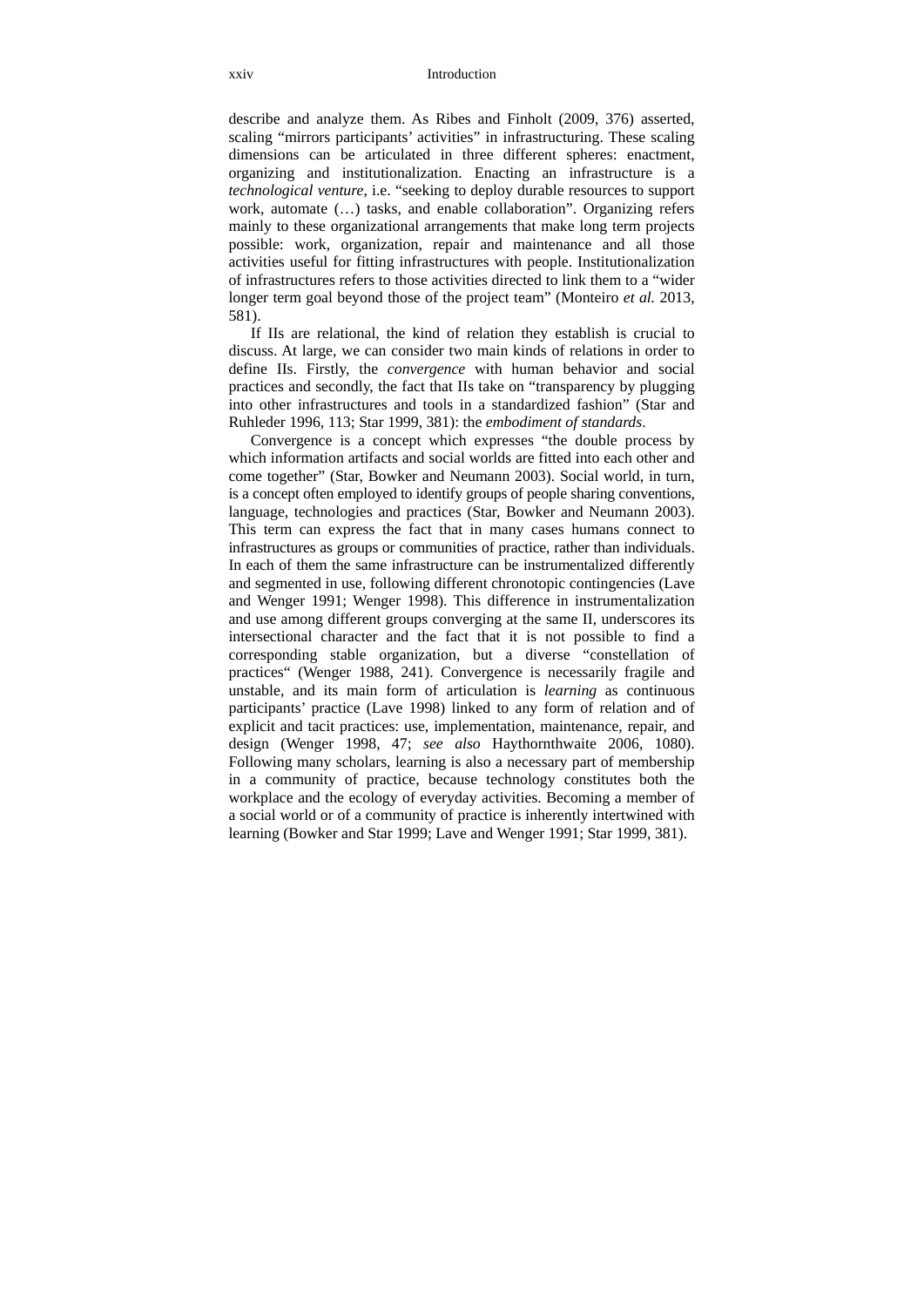This complex existence of IIs at different scales and in different chronotopes, situates them in different positions towards humans and their lives. The reality of IIs can be considered as variable in social, technical, material and symbolic terms (Latour 1992, 144; Mackenzie 2003, 96). However, many scholars consider instead the importance of those very practices which enact IIs in front of concrete human lives, thanks to specific ontologizing politics (Mol 2002, viii, 44). As Ribes and Bowker (2009, 202) asserted, "participants often refer to ontologies as a technology, tool, or software". In computing, however, the term *ontology* is common. It is "a *description* (like a formal specification of a program) of the concepts and relationships that can exist for an agent or a community of agents" (Gruber 1993, 199). Making those "descriptions" real is a very dense and important process. Suitably, Bowker *et al.* (2010, 109; *see also* Ribes and Bowker 2009, 215) underscore a double move into this process, *building ontology* and *ontology work*, corresponding to two different aspects of ontologizing practices. With *building ontology* they understand "gathering domain knowledge, formalizing this knowledge into a machine computable format, and encoding it into machine languages", i.e. assembling an ontology becoming an infrastructure to support the users' practices in a transparent way; while for *ontology work* they understand an "act of distribution – taking knowledge out of a closed community of practice and allowing for its reuse and reshaping by others in different fields", i.e. the articulation work of an ontology. The stabilizing strength of this ontological side of infrastructuring is far from being diminished, and it is surely important for the institutionalization of infrastructures and for their "Long Now" (Ribes and Finholt 2009, 377).

Participants get an active position in infrastructuring, not only because they have to take into account the conventional dimension and take on an "unprecedented reflexivity" (Cambrosio *et al.* 2006), but also because they do not have to merely implement and use IIs, but also be involved in "extended design" practices of maintenance and repair (Monteiro *et al.* 2013, 576). These practices are linked to the particular relevance of data exchange and management and the saturation of information infrastructures as a whole. "Any interface between groups and organizations, as well as between machines – assert Edwards *et al.* (2011, 670) – is a point of resistance where data can be garbled, misinterpreted, or lost". Convergence is far from being a perfect "mechanism" and people and machines do not plug into each other in a neutral way. They propose the concept of *data friction* in order to describe this imperfect operability and functioning of IIs across such different groups and systems. We can observe two different and recursive responses to this lack of automatic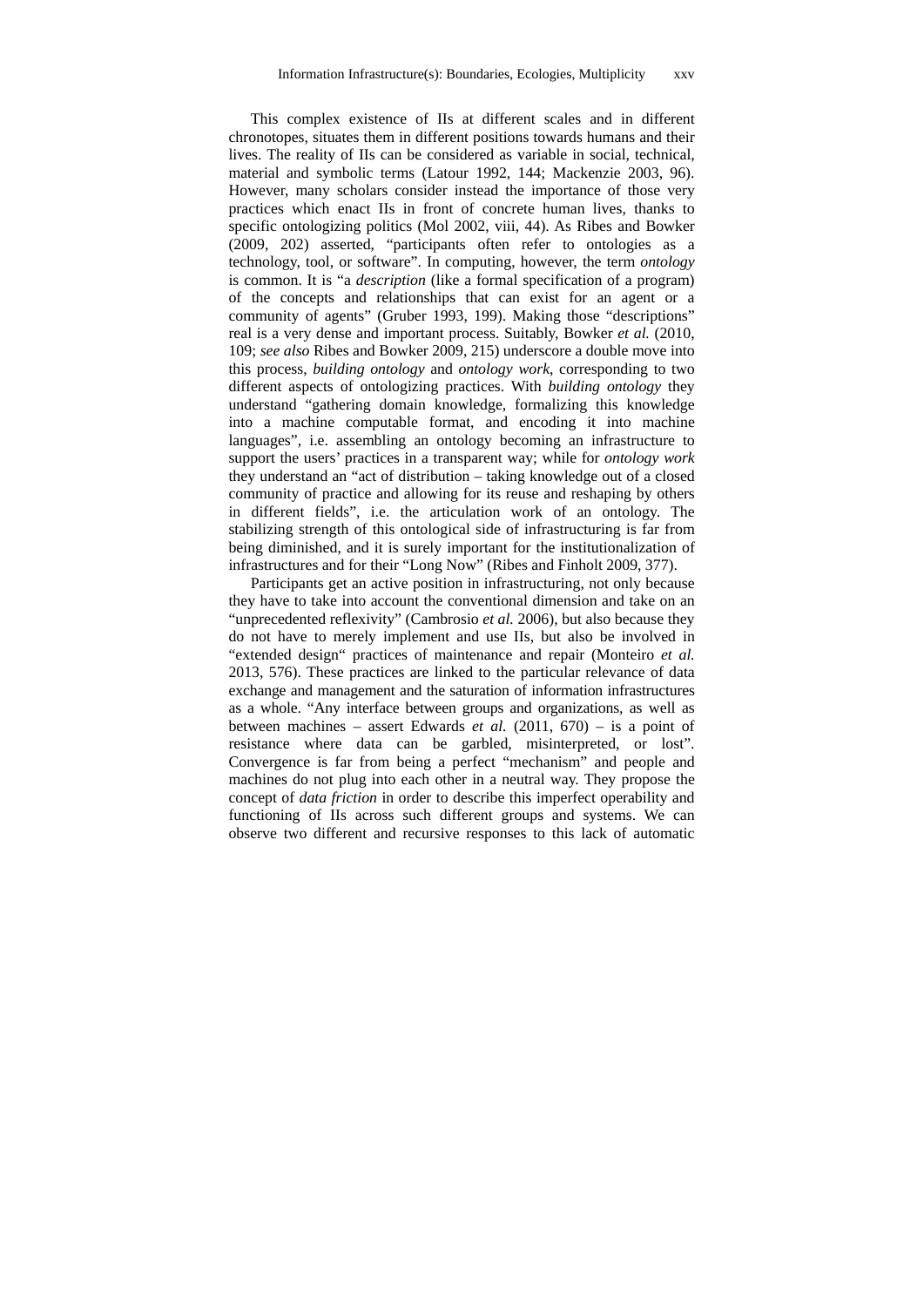correspondence between heterogeneous elements in II's convergences: *metadata development* as a process linked to data culture and their complex evolution; and *standardization*.

Metadata are often described as "data of data". They respond to certain classifying principles widespread in computing, producing classes of data, or *taxa*, describing and representing files or other objects, libraries and other data intrinsic to these entities. Metadata refer both to a single file (format, creation date, title, etc.) and to the software and hardware requirements useful for managing extrinsic data (Borgman 2000, 70-80; Bowker 2005, 116; Bowker and Star 1999, 39-40). This inescapable tool in databases is widely used to order the heterogeneity of data circulating in IIs, their chronotopic dispersion, and data disorder. However, there are no unique or standardized metadata schemes. Even if they are very diverse, they do not introduce an element of ordering and organization in data complexity, which are often inconsistent and contradictory. Metadata are "almost standards" (Edwards *et al.* 2011, 684) and are submitted to a process of standardization, in order to improve the data intensive research and use, a crucial activity in infrastructuring. Metadata standardization follows two main streams exemplified by the concepts of *project*, a site where all the datasets related to multiple field campaigns and investigators are associated, and *dataset*, a series of tables recording sets of related measurements with specified units (Karasti *et al.* 2010, 393). However, metadata schemes and their standardization are an unstable phenomenon and can be more correctly interpreted as a process of ordering in data culture (Edwards *et al.* 2011, 685).

Standards are an inescapable passage point in II's architecture and work. Their importance is at the same level as software and hardware in both IIs and computing (Karasti *et al.*, 2010, 386). As Millerand and Bowker assert (2009, 150) they permit interconnection of systems and the flow of data; their existence is possible because many other standards are already in use, and often transparent in extant IIs; they allow the growth and cultivation of shared IIs and collaborative platforms.

Leigh Star and Martha Lampland (2009, 5 *et passim*) characterized standards in this manner:

- They are nested inside one another.
- They are unevenly distributed across the sociocultural landscape.
- They are relative to communities of practice; that is, one person's well-fitting standard may be another's impossible nightmare.
- They are increasingly linked to and integrated with one another across many organizations, nations, and technical systems.
- They codify, embody, or prescribe ethics and values, often with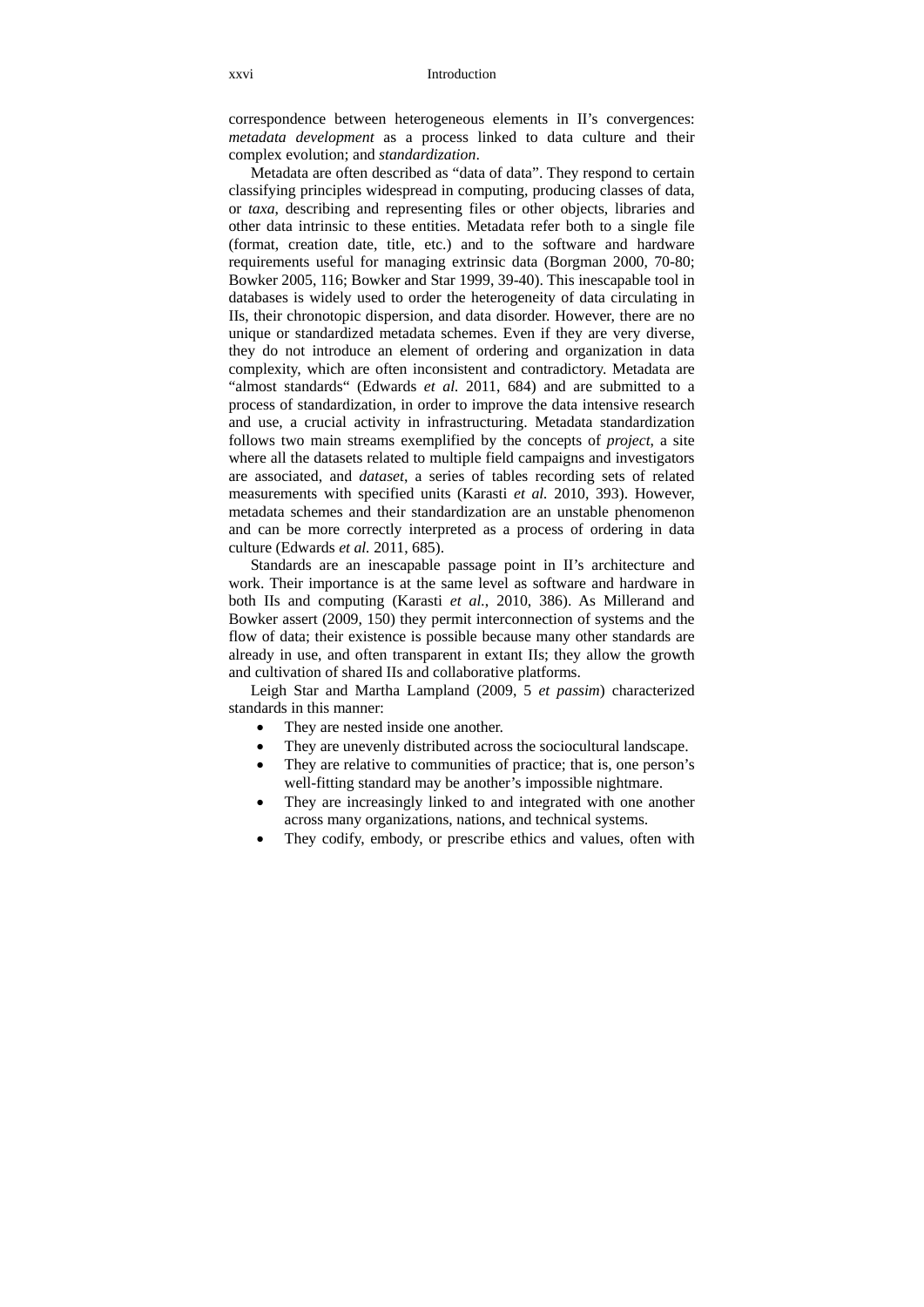great consequences for individuals (consider standardized testing in schools, for example).

Standards are points in a process of standardization which is similar to other processes creating networks as well as social and socio-material links across the world. Particularly, standardization is similar to quantification and formal representation as a form of thought and production of a digital, discrete image of social, material, technoscientific as well as emotional and bodily processes (Star and Lampland 2009, 9). Standards are understood as the operational dimension of classifications, and their character of shared regulations is especially useful for producing abstract or concrete objects.

However, standardization leads to the articulation of "the same" technology elsewhere, allowing in particular the embeddedness of an II within other IIs (Monteiro *et al.* 2013, 576). So, this process can be differentiated from quantification and formal representation because of its effects on lives and "reality". It is true that standardization "stabilizes knowledge, freezes action, deletes outliers and residuals, and facilitates use" (Star and Lampland 2009, 13). Nevertheless, it is not completely coherent with empirical research to think of it as an enactment.

Standards are very crucial when they are used to connect different machines or different devices, and in this case they are often legally regulated. Legal regulation of standards improves their social strength as a mandatory way to do something, making change and opposition to standards themselves difficult to carry out.

Relationships between users, machines, designers, standards and design converge towards IIs and IIs in turn mediate and saturate relationships. The interest for a hybrid form of socio-technical alignments, a non-reductionist stance and a viewpoint centered on the collective activity more than on the analysis of the elements and entities involved in infrastructuring is essential for analyzing the enterprise as a whole. However, we think that IIs are not only a "nest" for different boundary objects, but they are in themselves a boundary phenomenon, especially as a constitutive element of the ecology of distributed hi-tech workplaces (Star 1999, 379). To define them as "information" infrastructures underscores only a descriptive character of them, i.e. to carry information out. But defining them as "boundary" infrastructures opens up to the intersectional aspect of their existence, probably the one which is sociologically denser, and their importance in building a texture across dispersed locales, in strengthening mobility, and characterizing contemporary society as a world of networks and social intersections.

Let us discuss the concept of *boundary object* before returning to the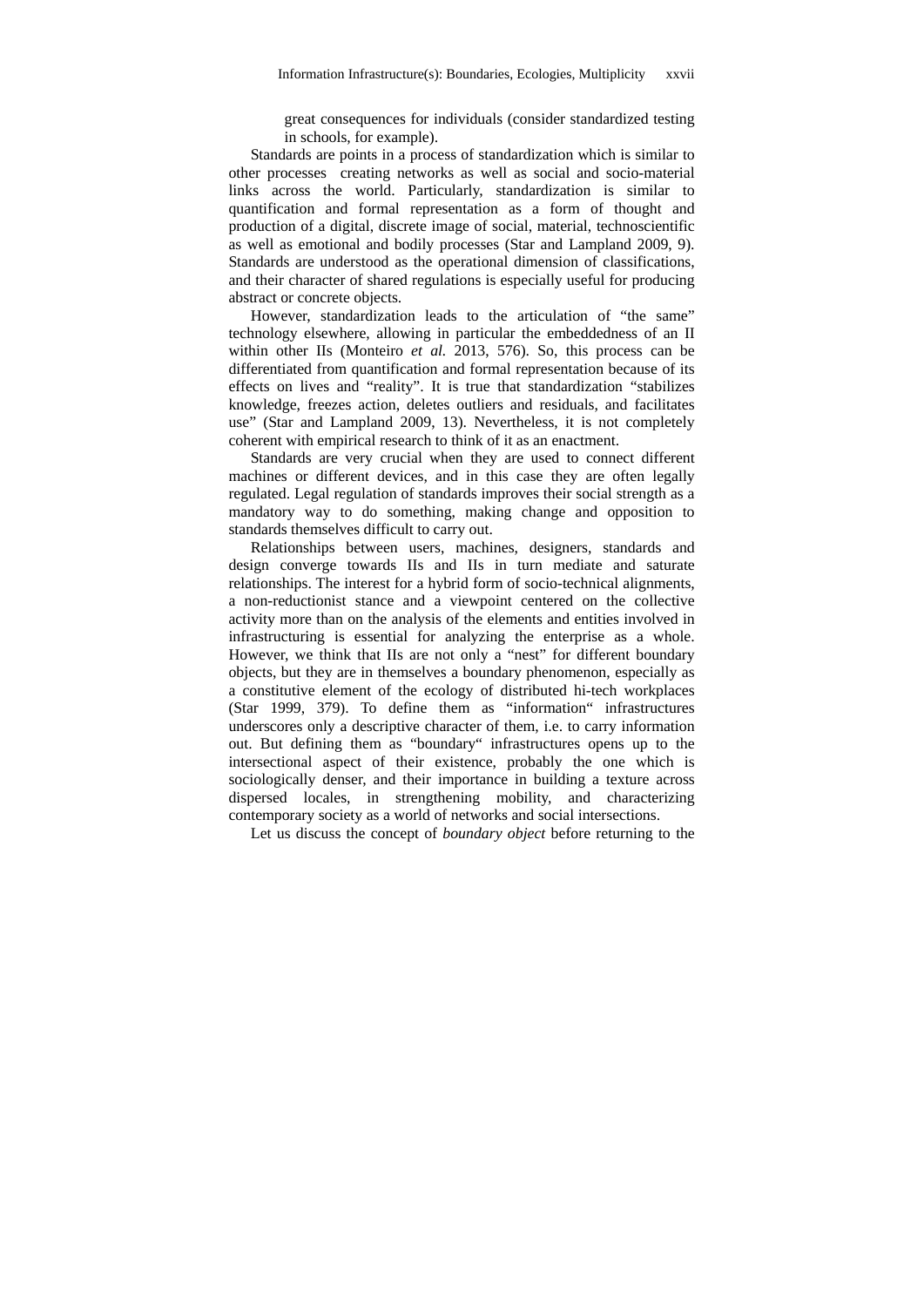idea of *infrastructure-as-boundary*.

#### **3. Note on the Boundary Object. BOs in infrastructures, infrastructures-as-boundary**

The concept of *boundary object* is the hallmark of Susan Leigh Star's research program. Her intellectual path is a merging between STS and the tradition of Symbolic Interactionism: a sociology of coordinated action and social intersections strongly influenced by Georg Simmel's classical theories and by the pragmatist philosophy. This path makes STS blossom focusing on the development of cooperative work in absence of consensus, the coexistence of multiple translation processes - whose global coherence constituted an important research theme - and the exclusion and marginality created by those social and technoscientific processes (Star and Griesemer 1989, 388; Star 2010, 604; Trompette and Vinck 2009,  $6$ <sup>7</sup>. The idea of a *boundary object* was a useful concept to be introduced in Science and Technology Studies in order to explain why in several cases different groups work together without reaching any consensus about the use or the meaning of a device that connects them. Star underscored a dimension often disregarded in STS, i.e. the weakly structured articulation of devices, the lack of stability among different components, and the openness of socio-technical processes to some forms of stabilization, not necessarily corresponding to an overall stability of a device, sociotechnical network or alignment (Star 2010, 602).

Studying a Californian Museum and its system of classification and gathering of different materials for its collection, Star and Griesemer (1989) faced the heterogeneity of social worlds involved in this work and studied the mechanisms of their intersection and articulation. The authors were interested in how they created common action, although distributed,

 7 It is difficult to summarize briefly the sources of Leigh Star's thought. She was a sociologist, a feminist, a poet with many roots, and many leaves. The importance of Symbolic Interactionism, and especially of the work of Robert Park and Everett Hughes, was crucial, though mediated by Anselm Strauss (her PhD supervisor) and Howard Becker, both Leigh's mentors. Their influence is clear in her sociological lexicon (world, conventions, rules, ecology, intersection, etc.) and has been reconstructed in several papers (Trompette and Vinck 2009, 5-8 *et passim*; Clarke 2010; Bowker 2010). The knowledge of Georg Simmel's sociology seems very important in Star's work. His concepts of *sozialer Kreis* (social circle), *Wechselwirkung* (mutual action), the Stranger "which today comes, and tomorrow remains", the excluded, the "orphan", and the "tragic" character of fate seem to resound permanently under Leigh's utterances.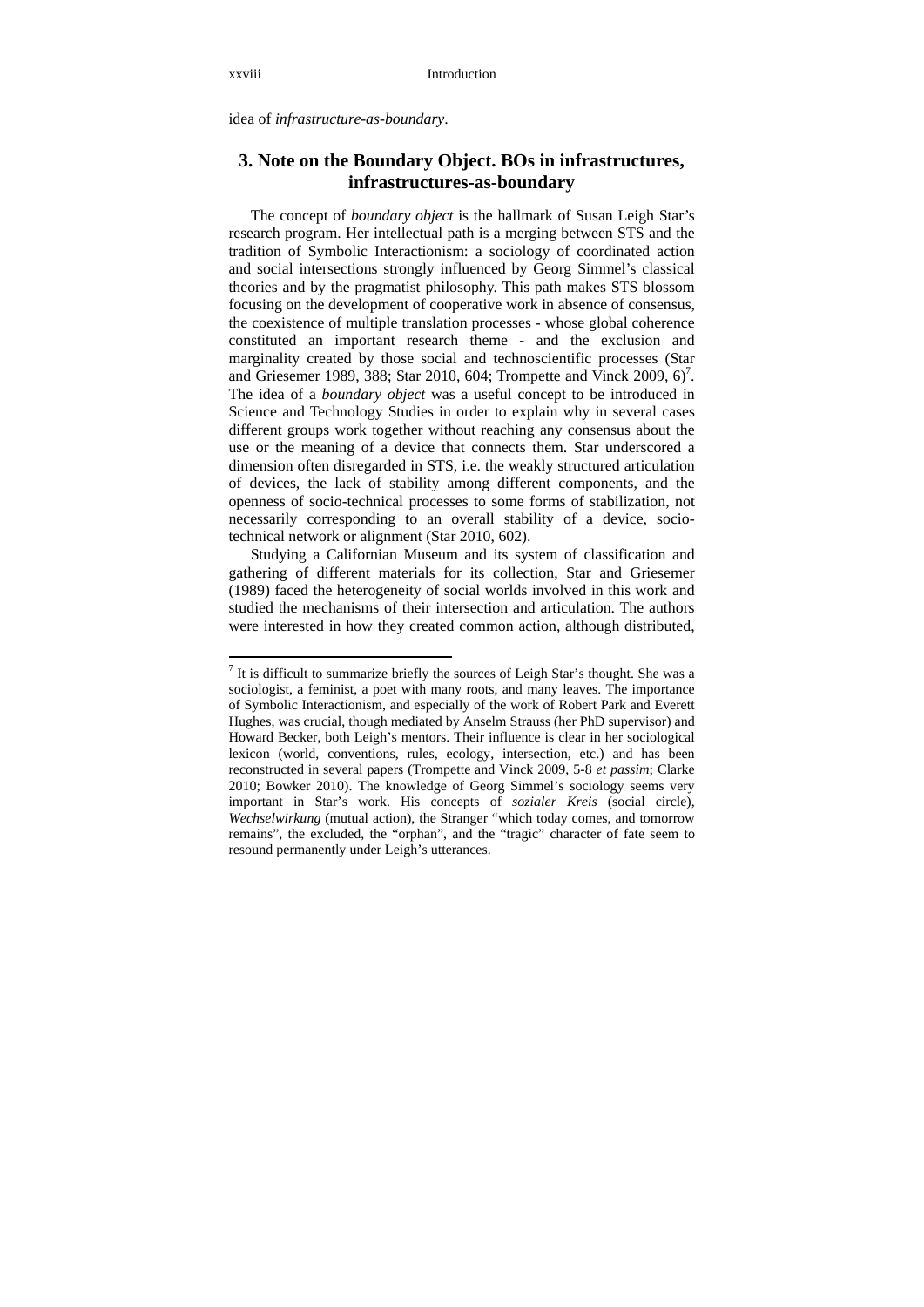without losing diversity (Trompette and Vinck 2009, 5, 8). They provided a definition of an elementary unit of those intersection mechanisms, which they called "boundary object" in order to explain how Museum workers managed both diversity and cooperation:

"Boundary objects are objects which are both plastic enough to adapt to local needs and the constraints of several parties employing them, yet robust enough to maintain a common identity across sites. They are weakly structured in common use, and become strongly structured in individual site use. These objects may be abstract or concrete. They have different meanings in different social worlds but their structure is common enough to more than one world to make them recognizable, a means of translation. The creation and management of boundary objects is a key process in developing and maintaining coherence across intersecting social worlds" (Star and Griesemer 1989, 392).

This concept has had a long fortune not only in STS, but also in Organization and Management Studies, and elsewhere<sup>8</sup>. It focuses on the material aspect of social intersection, elsewhere conceptualized by Vinck (2009, 53) as *intermediary object*, as well as the data density of those coordination tools, named by Latour as *centers of calculation* (Latour 1987). Leigh Star clarified how she did not necessarily understand as "object" a material piece of something, but that BOs are objects "something people act toward and with", and their "materiality" derives from action, not from "thing"-ness (Star 2010, 603). The multi-layered constitution of this concept is maybe the reason for its own robustness and generativity in terms of its possibility to be scaled, re-inscribed or localized. Leigh Star herself individuated later three components in BOs: *a)* their interpretive flexibility; *b)* the structure of informatics and work process needs and arrangements and *c)* the dynamics between their illstructured and well-structured uses (Star 2010, 601).

The use of the concept of interpretive flexibility can surprise, because of the differences between Star's ecological approach and the SCOT approach to STS. Interpretive flexibility is indeed a concept used by Wiebe Bijker in order to describe the different meanings which an artifact assumes among pertinent social groups involved in its use (Bijker 1995). Flexibility here is placed mainly at a semiotic level, and is viewed as a

 $\overline{a}$ 

<sup>8</sup> A comprehensive review of the "conceptual progeny" of Star and Griesemer's concept of boundary object is provided by Trompette and Vinck (2009, 3, 15). Particularly important are the concepts of boundary work developed by Thomas Gieryn, boundary shifting by Michel Callon, boundary organization and boundary spanning.